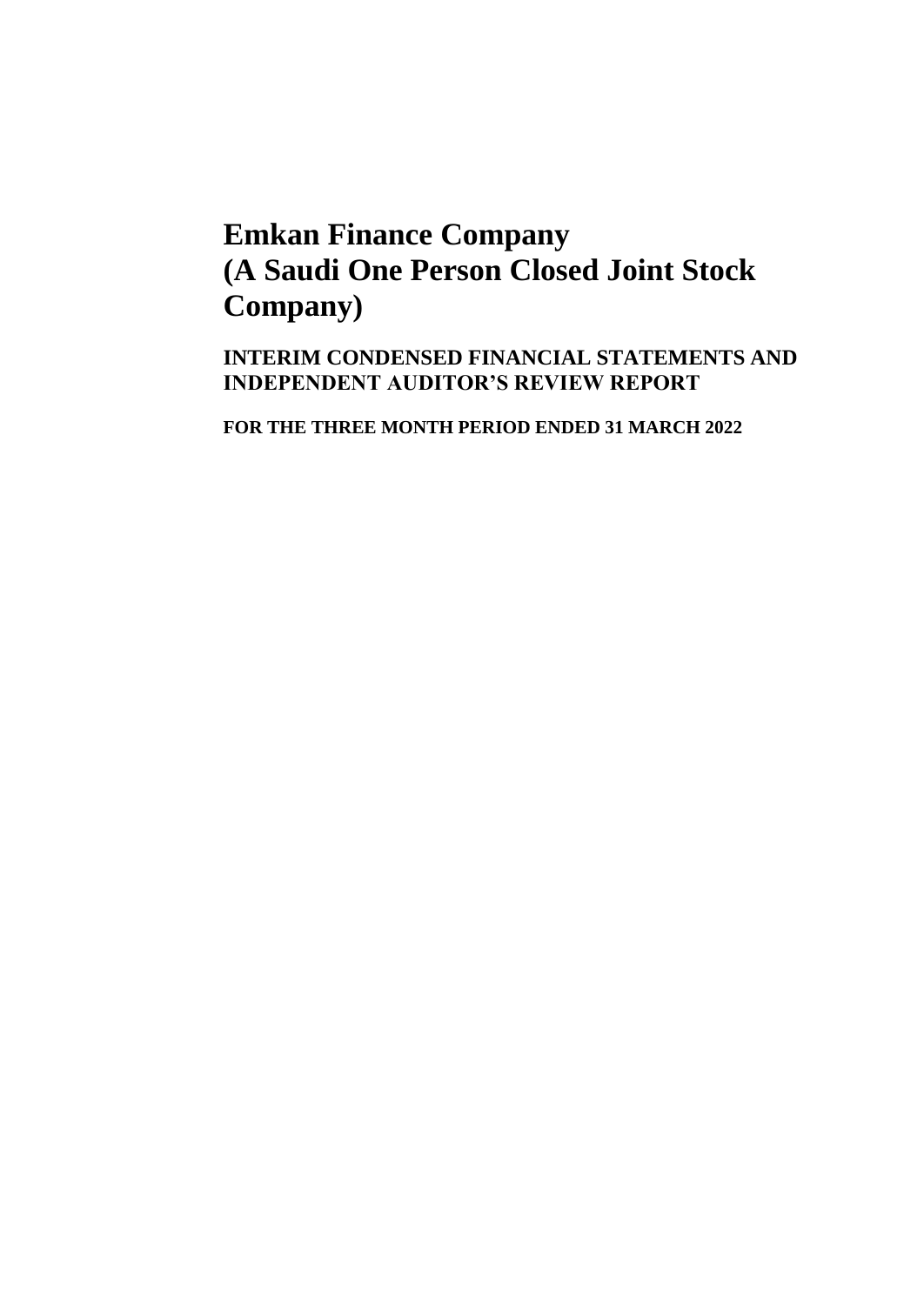

Ernst & Young Professional Services (Professional LLC) Paid-up capital (SR 5,500,000 - Five million five hundred thousand Saudi Rival) Head Office Al Faisaliah Office Tower, 14th Floor King Fahad Road P.O. Box 2732 Riyadh 11461 Kingdom of Saudi Arabia

C.R. No. 1010383821

Tel: +966 11 215 9898 +966 11 273 4740 Fax: +966 11 273 4730

ey.ksa@sa.ey.com ev.com

#### Independent Auditor's Review Report on the Interim Condensed Financial Statements To the Shareholder of Emkan Finance Company (A Saudi One Person Closed Joint Stock Company)

#### Introduction

We have reviewed the accompanying interim condensed statement of financial position of Emkan Finance Company - A Saudi Closed Joint Stock Company (the "Company") as at 31 March 2022 and the related interim condensed statements of comprehensive income, changes in shareholder's equity and cash flows for the three-month period then ended and a summary of significant accounting policies and other explanatory notes (the "interim condensed financial statements"). Management is responsible for the preparation and presentation of these interim condensed financial statements in accordance with International Accounting Standard 34, "Interim Financial Reporting" ("IAS 34") that is endorsed in the Kingdom of Saudi Arabia. Our responsibility is to express a conclusion on these interim condensed financial statements based on our review.

#### Scope of review

We conducted our review in accordance with International Standard on Review Engagements 2410, "Review of Interim Financial Information Performed by the Independent Auditor of the Entity" that is endorsed in the Kingdom of Saudi Arabia. A review of interim financial information consists of making inquiries, primarily of persons responsible for financial and accounting matters, and applying analytical and other review procedures. A review is substantially less in scope than an audit conducted in accordance with International Standards on Auditing that are endorsed in the Kingdom of Saudi Arabia and consequently does not enable us to obtain assurance that we would become aware of all significant matters that might be identified in an audit. Accordingly, we do not express an audit opinion.

#### **Conclusion**

Based on our review, nothing has come to our attention that causes us to believe that the accompanying interim condensed financial statements are not prepared, in all material respects, in accordance with IAS 34 that is endorsed in the Kingdom of Saudi Arabia.

for Ernst & Young Professional Services

Hesham A. Alatiqi **Certified Public Accountant** License No. (523)

Riyadh: 27 Ramadhan 1443H (28 April 2022)

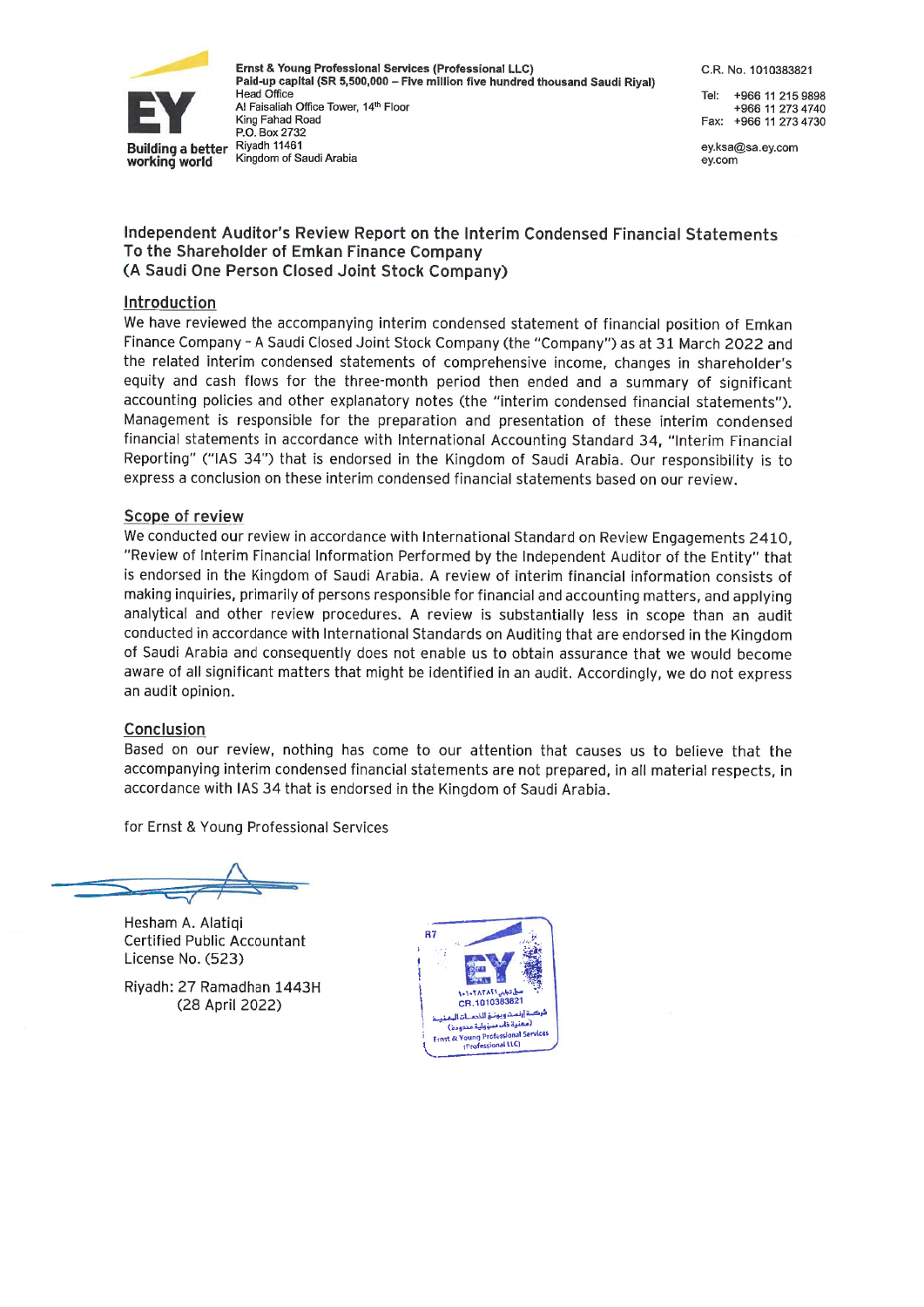### INTERIM CONDENSED STATEMENT OF COMPREHENSIVE INCOME

For the three-month period ended 31 March 2022

|                                                                                                            |              | For the three-month<br>period ended |                               |
|------------------------------------------------------------------------------------------------------------|--------------|-------------------------------------|-------------------------------|
|                                                                                                            |              | 31 March<br>2022<br><b>SR</b>       | 31 March<br>2021<br><b>SR</b> |
|                                                                                                            | <b>Notes</b> | (Unaudited)                         | (Unaudited)                   |
| <b>OPERATING INCOME</b>                                                                                    |              |                                     |                               |
| Murabaha financing income                                                                                  | 4            | 153,603,297                         | 128,955,608                   |
| Murabaha financing expense                                                                                 | 12           | (22, 885, 771)                      | (38, 550, 937)                |
| NET MURABAHA FINANCING INCOME                                                                              |              | 130,717,526                         | 90,404,671                    |
| Net gain on derecognition of Murabaha financing receivables                                                | 16           | 477,539,328                         | 362,221,976                   |
| <b>TOTAL OPERATING INCOME</b>                                                                              |              | 608,256,854                         | 452,626,647                   |
| General and administrative expenses                                                                        | 5            | (58, 404, 203)                      | (14, 973, 188)                |
| Selling and marketing expenses                                                                             | 6            | (20, 592, 772)                      | (17,076,986)                  |
| Net impairment charge for Murabaha financing receivables                                                   | 8            | (10,359,706)                        | (24,300,116)                  |
| <b>INCOME BEFORE ZAKAT</b>                                                                                 |              | 518,900,173                         | 396,276,357                   |
| Zakat                                                                                                      | 7            | (53, 498, 609)                      | (40, 786, 785)                |
| <b>NET INCOME FOR THE PERIOD</b>                                                                           |              | 465,401,564                         | 355,489,572                   |
| <b>OTHER COMPREHENSIVE INCOME</b><br>Items not to be reclassified to profit or loss in subsequent periods: |              |                                     |                               |
| Re-measurement loss on end of service benefits                                                             |              |                                     | (322, 733)                    |
| <b>TOTAL OTHER COMPREHENSIVE INCOME</b>                                                                    |              | 465,401,564                         | (322, 733)                    |
| <b>TOTAL COMPREHENSIVE INCOME FOR THE PERIOD</b>                                                           |              | 465,401,564                         | 355,166,839                   |
|                                                                                                            |              |                                     |                               |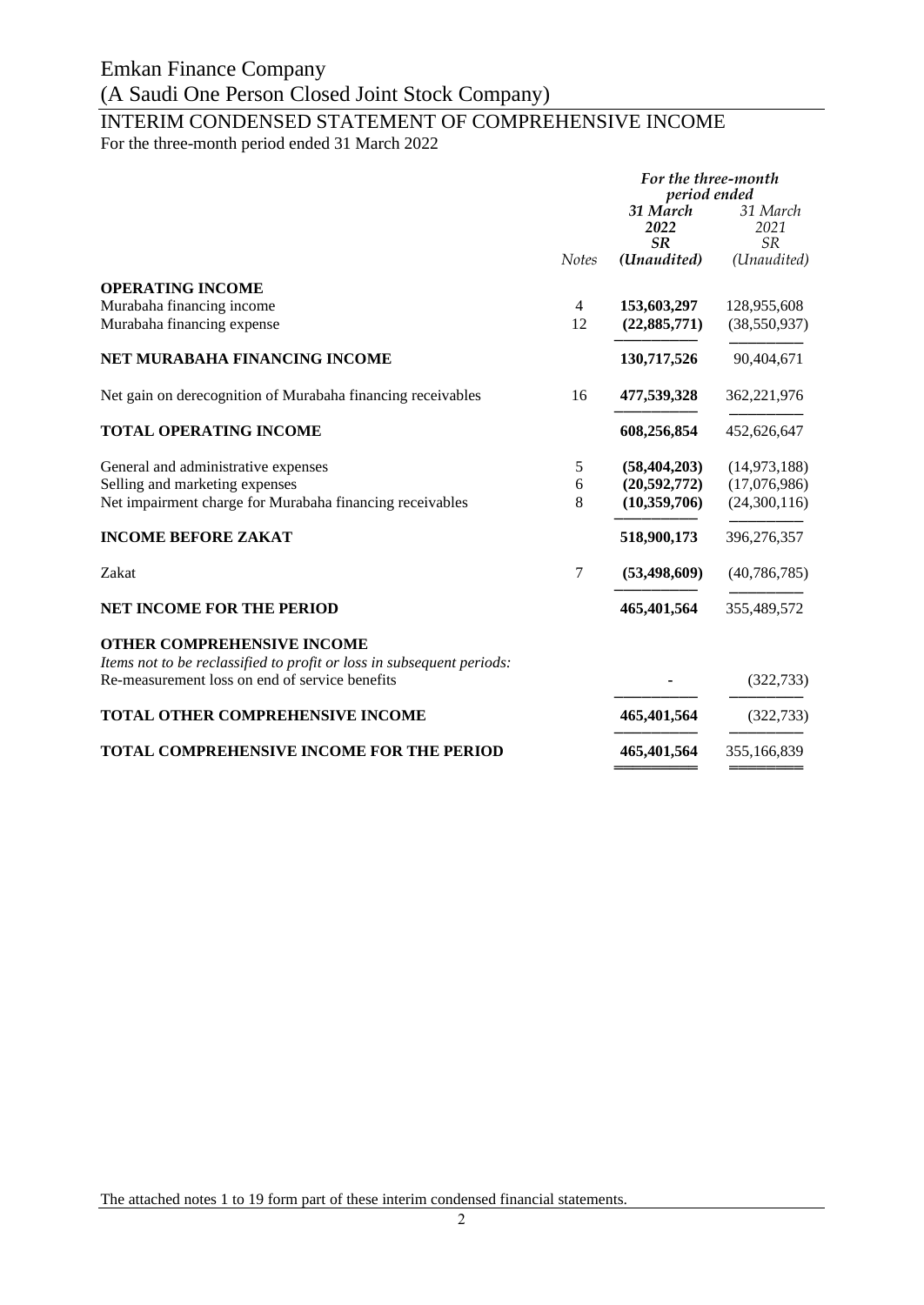### INTERIM CONDENSED STATEMENT OF FINANCIAL POSITION As at 31 March 2022

|                                                |              | 31 March<br>2022<br>SR | 31 December<br>2021<br><b>SR</b> |
|------------------------------------------------|--------------|------------------------|----------------------------------|
|                                                | <b>Notes</b> | (Unaudited)            | (Audited)                        |
| <b>ASSETS</b>                                  |              |                        |                                  |
| <b>Bank</b> balances                           |              | 511,373,944            | 500, 361, 852                    |
| Murabaha financing receivables                 | 8            | 3,675,979,494          | 6,092,553,958                    |
| Prepayments and other assets                   |              | 22,658,934             | 20,560,954                       |
| Intangible assets                              | 10           | 69,847,226             | 62,997,523                       |
| Property and equipment                         |              | 3,787,730              | 3,909,445                        |
| Right of use asset                             |              | 5,453,538              | 5,218,673                        |
| <b>TOTAL ASSETS</b>                            |              | 4,289,100,866          | 6,685,602,405                    |
| <b>LIABILITIES AND SHAREHOLDER'S EQUITY</b>    |              |                        |                                  |
| <b>LIABILITIES</b>                             |              |                        |                                  |
| Accrued expenses and other current liabilities | 11           | 396,443,894            | 251,594,988                      |
| Amount due to shareholder                      | 9            | 414,239,780            | 117,996,995                      |
| Lease liabilities                              |              | 5,185,509              | 4,691,768                        |
| Murabaha financing                             | 12           | 416,592,290            | 3,774,359,898                    |
| Provision for zakat                            | 7            | 108,786,585            | 55,287,976                       |
| Employees' defined benefit liabilities         |              | 4,960,680              | 4,180,216                        |
| <b>TOTAL LIABILITIES</b>                       |              | 1,346,208,738          | 4,208,111,841                    |
| <b>SHAREHOLDER'S EQUITY</b>                    |              |                        |                                  |
| Share capital                                  | 13           | 2,000,000,000          | 2,000,000,000                    |
| Statutory reserve                              |              | 47,725,148             | 47,725,148                       |
| Retained earnings                              |              | 895,166,980            | 429,765,416                      |
| <b>TOTAL SHAREHOLDER'S EQUITY</b>              |              | 2,942,892,128          | 2,477,490,564                    |
| TOTAL LIABILITIES AND SHAREHOLDER'S EQUITY     |              | 4,289,100,866          | 6,685,602,405                    |
|                                                |              |                        |                                  |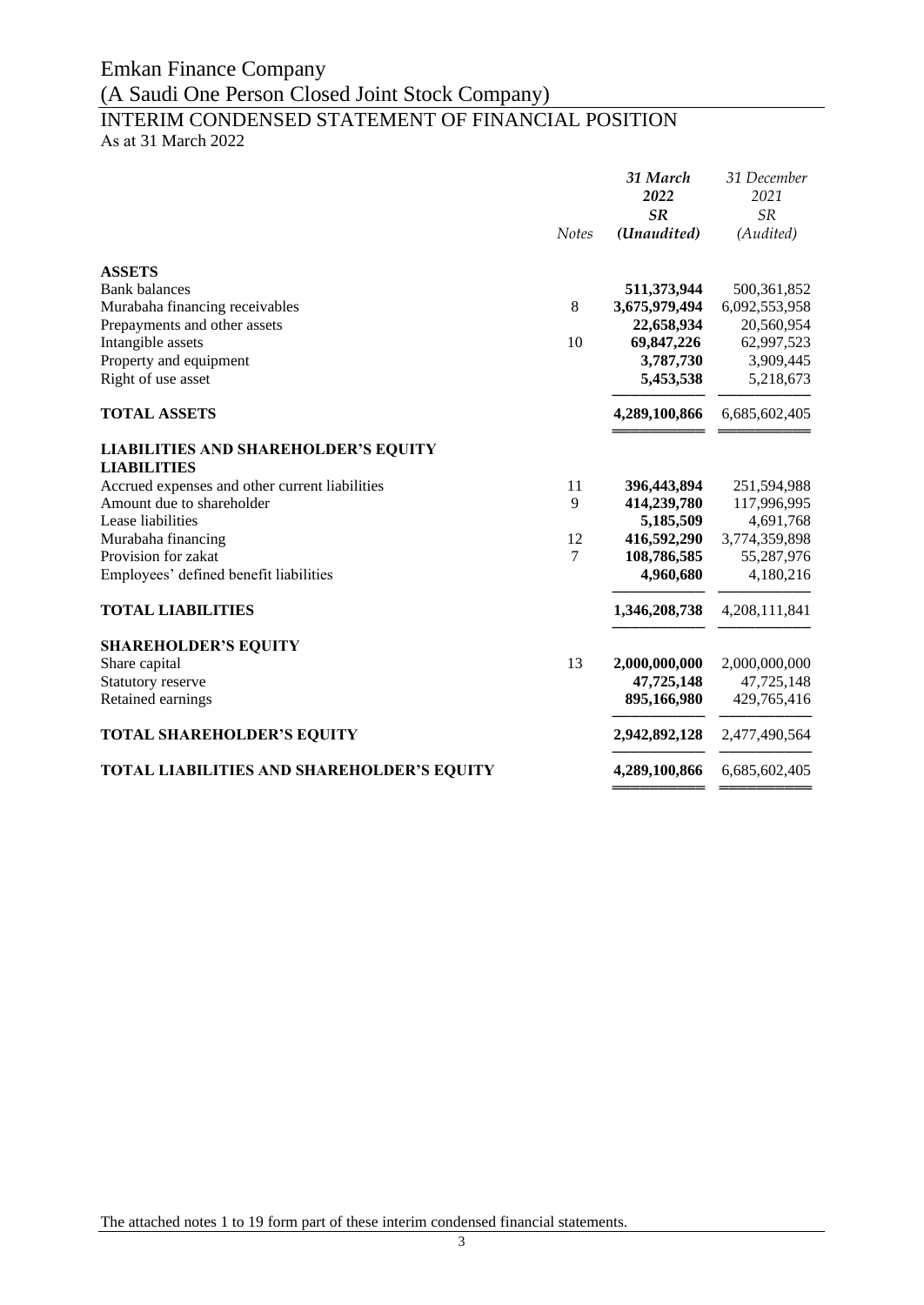## Emkan Finance Company (A Saudi One Person Closed Joint Stock Company) INTERIM CONDENSED STATEMENT OF CHANGES IN SHAREHOLDER'S EQUITY (UNAUDITED)

For the three-month period ended 31 March 2022

| <b>Share</b><br>capital<br><b>SR</b> | Statutory<br>reserve<br><b>SR</b> | Retained<br>earnings<br><b>SR</b> | Total<br><b>SR</b>        |
|--------------------------------------|-----------------------------------|-----------------------------------|---------------------------|
|                                      |                                   |                                   |                           |
| 2,000,000,000                        | 47,725,148                        | 429,765,416                       | 2,477,490,564             |
|                                      |                                   | 465,401,564                       | 465,401,564               |
|                                      |                                   | 465,401,564                       | 465,401,564               |
| 2,000,000,000                        | 47,725,148                        | 895,166,980                       | 2,942,892,128             |
|                                      |                                   |                                   |                           |
| 500,000,000                          | 1,443,312                         | 12,817,667                        | 514,260,979               |
|                                      |                                   | 355,489,572<br>(322, 733)         | 355,489,572<br>(322, 733) |
|                                      |                                   | 355,166,839                       | 355,166,839               |
| 1,500,000,000                        |                                   |                                   | 1,500,000,000             |
| 2,000,000,000                        | 1,443,312                         | 367,984,506                       | 2,369,427,818             |
|                                      |                                   |                                   |                           |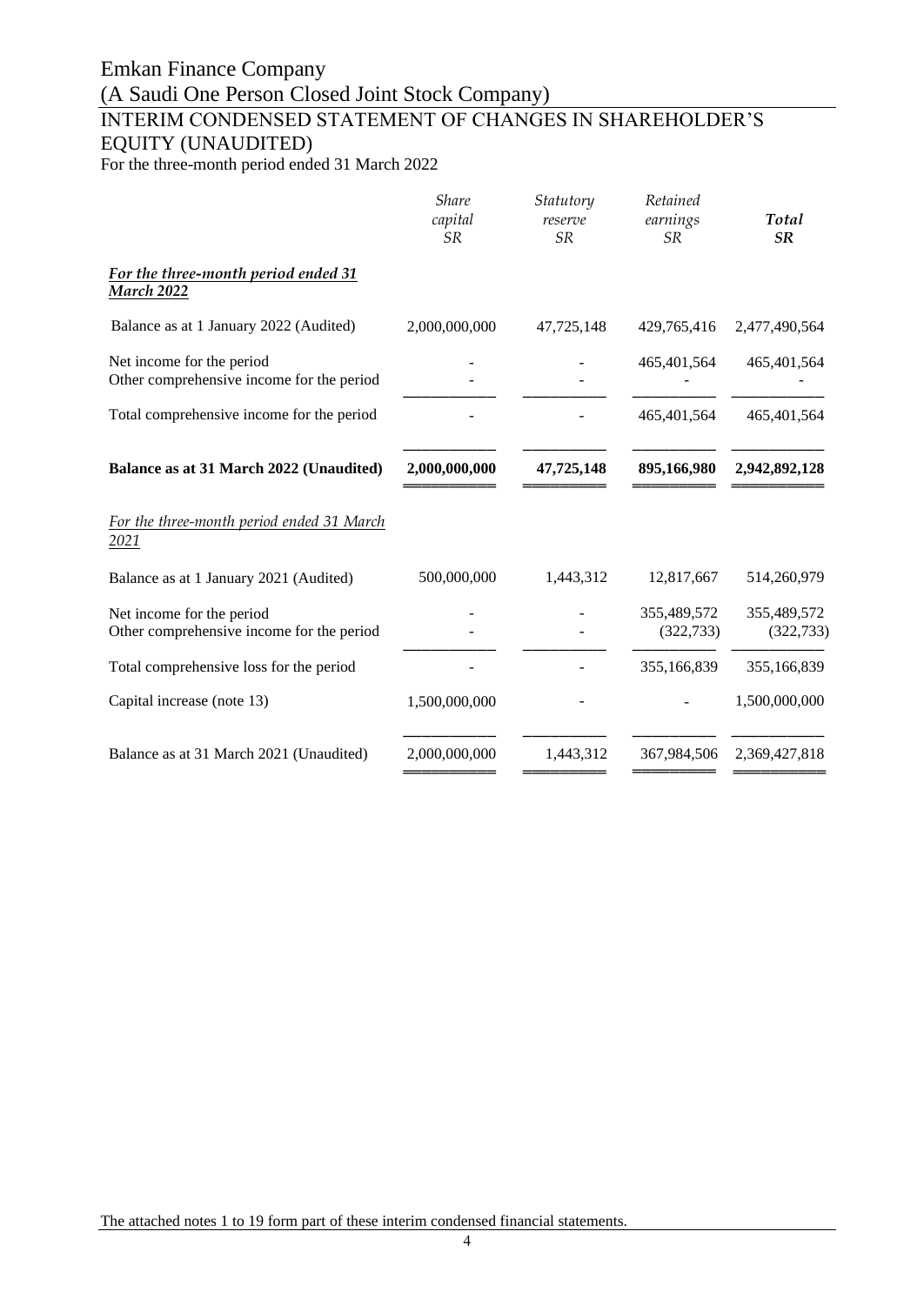## Emkan Finance Company

## (A Saudi One Person Closed Joint Stock Company)

## INTERIM CONDENSED STATEMENT OF CASH FLOWS (UNAUDITED)

For the three-month period ended 31 March 2022

|                                                                                |              | 31 March<br>2022           | 31 March<br>2021          |
|--------------------------------------------------------------------------------|--------------|----------------------------|---------------------------|
|                                                                                | <b>Notes</b> | <b>SR</b><br>(Unaudited)   | <b>SR</b><br>(Unaudited)  |
| <b>OPERATING ACTIVITIES</b>                                                    |              |                            |                           |
| Income before Zakat                                                            |              | 518,900,173                | 396,276,357               |
| Adjustments for:                                                               |              |                            |                           |
| Amortisation of intangible assets                                              | 10           | 1,291,333                  |                           |
| Murabaha financing expense<br>Depreciation of property and equipment           |              | 22,885,771<br>243,706      | 38,550,937<br>55,719      |
| Depreciation of right of use assets                                            |              | 573,981                    | 342,586                   |
| Impairment charge for Murabaha financing receivables                           | 8            | 10,359,706                 | 24,300,116                |
| Provision for employees' defined benefit liabilities                           |              | 780,464                    | 367,719                   |
| Finance charge on lease                                                        |              | 493,740                    | 69,176                    |
| Net gain on derecognition of Murabaha financing receivables                    | 16           | (477, 539, 328)            | (362, 221, 976)           |
| Operating cash flows before working capital changes                            |              | 77,989,546                 | 97,740,634                |
| Working capital changes:                                                       |              |                            |                           |
| Murabaha financing receivables                                                 |              | 2,406,214,758              | 132,539,797               |
| Prepayments and other assets<br>Accrued expenses and other current liabilities |              | (2,097,980)<br>144,848,907 | (1,668,619)<br>75,815,590 |
| Amount due to shareholder                                                      |              | 295,420,704                | 1,551,583,682             |
|                                                                                |              |                            |                           |
| Cash from operating activities                                                 |              | 2,922,375,935              | 1,856,011,084             |
| Employees' terminal benefits paid                                              |              | (108,757)                  | (446, 678)                |
| Net cash from operating activities                                             |              | 2,922,267,178              | 1,855,564,406             |
| <b>INVESTING ACTIVITY</b>                                                      |              |                            |                           |
| Purchase of property and equipment and intangible assets                       |              | (8, 141, 035)              | (12, 178, 347)            |
| Cash used in investing activity                                                |              | (8, 141, 035)              | (12, 178, 347)            |
| <b>FINANCING ACTIVITIES</b>                                                    |              |                            |                           |
| Repayment of Murabaha financing, net                                           |              | (2,880,228,280)            | (1,042,842,996)           |
| Murabaha financing expense paid                                                |              | (22, 885, 771)             | (38, 550, 937)            |
| Cash used in financing activities                                              |              |                            |                           |
|                                                                                |              | (2,903,114,051)            | (1,081,393,933)           |
| NET INCREASE IN BANK BALANCES<br>Bank balances at the beginning of the period  |              | 11,012,092<br>500,361,852  | 761,992,126<br>97,522,677 |
|                                                                                |              |                            |                           |
| <b>BANK BALANCES AT THE END OF THE PERIOD</b>                                  |              | 511,373,944                | 859,514,803               |
| <b>Non-cash transactions:</b>                                                  |              |                            |                           |
| Employees' terminal benefits transferred (to) / from related party             | 9            | (731, 810)                 | 325,223                   |
| Increase in share capital                                                      | 13           |                            | 1,500,000,000             |

The attached notes 1 to 19 form part of these interim condensed financial statements.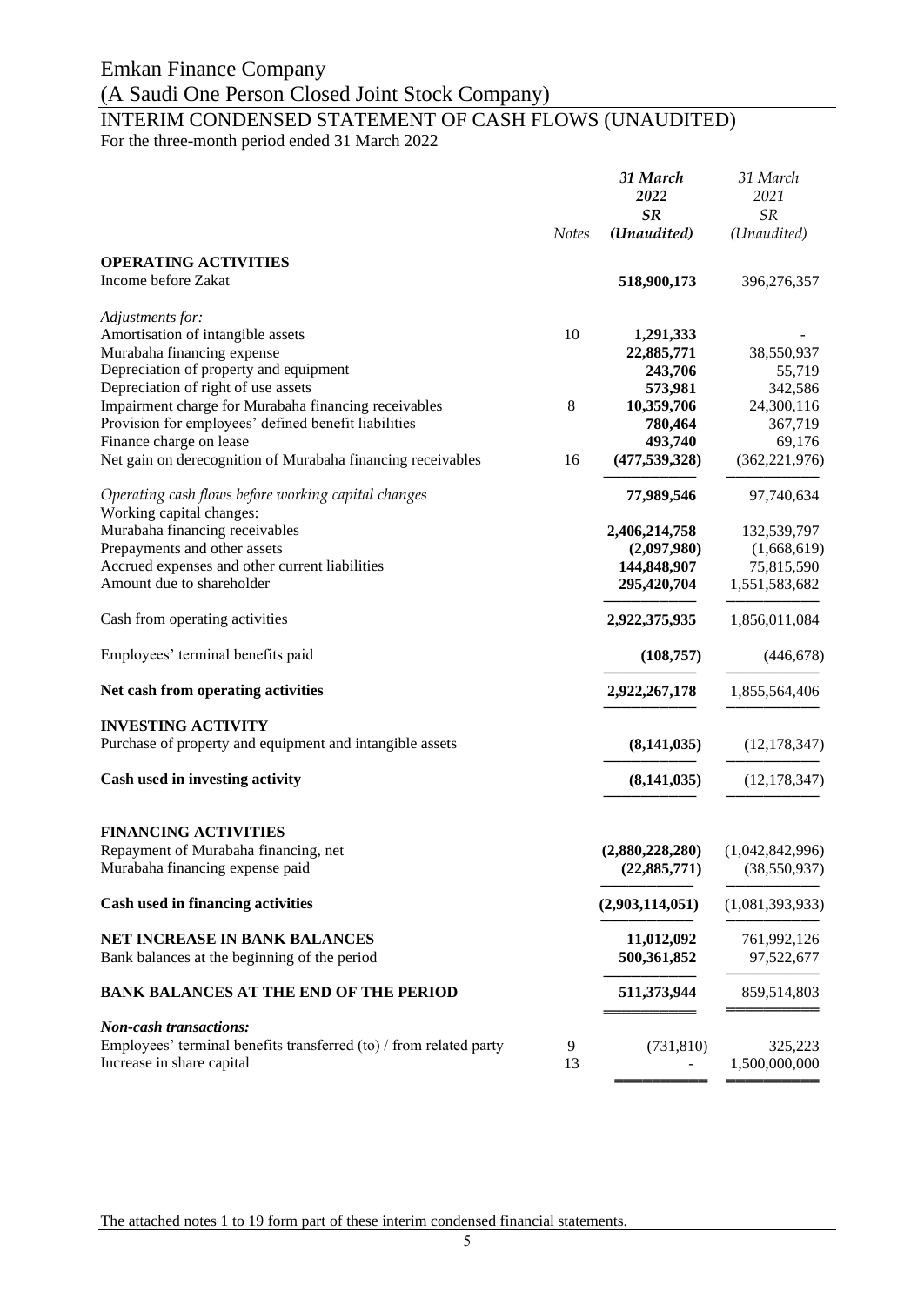### NOTES TO THE INTERIM CONDENSED FINANCIAL STATEMENTS (UNAUDITED) At 31 March 2022

### **1 ACTIVITIES**

Emkan Finance Company (the "Company") is a Saudi One Person Closed Joint Stock Company established under the Regulations for Companies in the Kingdom of Saudi Arabia.

The Company operates under Commercial Registration No.1010501239 issued in Riyadh on 24 Rabi Thani 1440 (corresponding to 1 January 2019) and its Head Office is located at the following address:

Emkan Finance Company 6285 Eastern Ring Branch Rd – Al Rayan Dist. Unit No 1 Riyadh 14213 – 3203 Kingdom of Saudi Arabia

The Company is licensed by The Saudi Central Bank ("SAMA") to carry out consumer finance, financing productive assets, auto leasing and small and medium entities financing in accordance with the approval from SAMA numbered 9/ASH issued on 19 Sha'aban 1441H (corresponding to 12 April 2020). The Company is wholly owned by Al Rajhi Banking and Investment Corporation, a Saudi Joint Stock Company formed and licensed pursuant to Royal Decree No. M/59 dated 3 Dhul Qadah 1407H (corresponding to 29 June 1987) and in accordance with Article 6 of the Council of Ministers' Resolution No. 245, dated 26 Shawal 1407H (corresponding to 23 June 1987).

### **2 BASIS OF PREPARATION**

The interim condensed financial statements of the Company are prepared in accordance with International Accounting Standard 34, "Interim Financial Reporting" ("IAS 34") as endorsed in the Kingdom of Saudi Arabia. These interim condensed financial statements do not include all of the information required for full annual financial statements and should be read in conjunction with the Company's annual financial statements for the year ended 31 December 2021.

These interim condensed financial statements have been presented in Saudi Riyals ("SR"), which is the functional and presentation currency of the Company.

Assets and liabilities in the interim condensed statement of financial position are presented in the order of liquidity.

### **3 SUMMARY OF SIGNIFICANT ACCOUNTING POLICIES**

### *a) Significant accounting policies*

.

The interim condensed financial statements do not contain all information and disclosures required for full financial statements prepared in accordance with IFRS as endorsed in KSA. In addition, results for the three-month period ended 31 March 2022 are not necessarily indicative of the results that may be expected for the financial year ending 31 December 2022.

The accounting policies used in the preparation of the interim condensed financial statements are consistent with those followed in the preparation of the Company's annual financial statements for the year ended 31 December 2021. The Company applied for the first-time certain standards and amendments, which are effective for annual periods beginning on or after 1 January 2021 which had no material impact on the Company's interim condensed financial statements.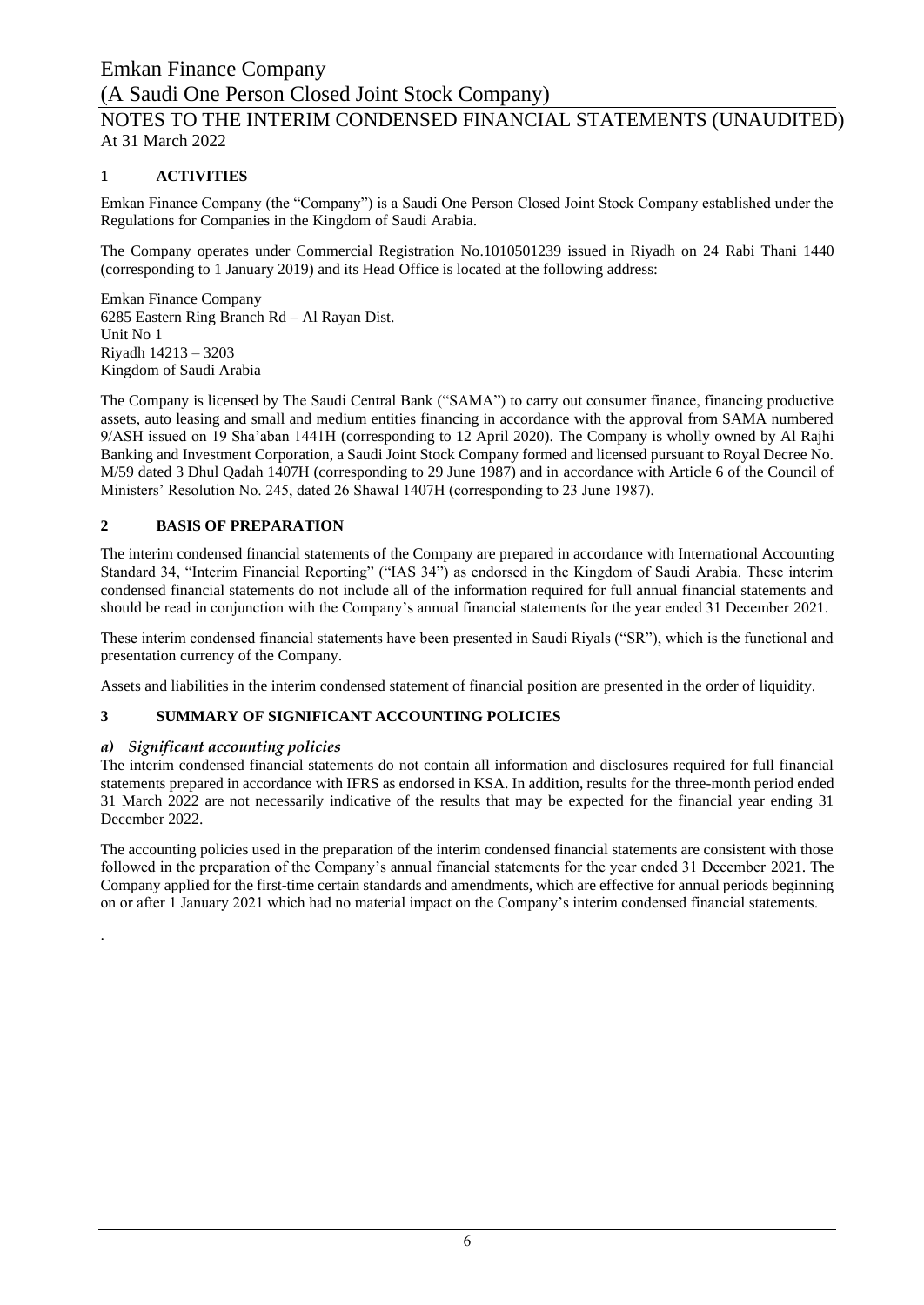### NOTES TO THE INTERIM CONDENSED FINANCIAL STATEMENTS (UNAUDITED) (continued)

At 31 March 2022

### **3 SUMMARY OF SIGNIFICANT ACCOUNTING POLICIES (continued)**

#### *b) Significant accounting judgments, estimates and assumptions*

The preparation of the Company's interim condensed financial statements requires management to make judgments, estimates and assumptions that affect the reported amounts of revenues, expenses, assets and liabilities, and the accompanying disclosures, and the disclosure of contingent liabilities.

Other than the above, the accounting estimates and assumptions used in the preparation of these interim condensed financial statements are consistent with those used in the preparation of the annual financial statements for the year ended 31 December 2021.

#### *c) New standards, interpretations and amendments adopted by the Company*

The following new and amended IFRSs, which became effective for annual periods beginning on or after January 1, 2021, have been adopted in these financial statements.

| Standard,                                                                                                                                                  | <b>Description</b>                                                                                                                                                                                                                                                                                                                                                                                                                                                                                                                                                                                                                                                                                                                                                                                                                                                                                                                                                                                | Effective                                                     |
|------------------------------------------------------------------------------------------------------------------------------------------------------------|---------------------------------------------------------------------------------------------------------------------------------------------------------------------------------------------------------------------------------------------------------------------------------------------------------------------------------------------------------------------------------------------------------------------------------------------------------------------------------------------------------------------------------------------------------------------------------------------------------------------------------------------------------------------------------------------------------------------------------------------------------------------------------------------------------------------------------------------------------------------------------------------------------------------------------------------------------------------------------------------------|---------------------------------------------------------------|
| interpretation                                                                                                                                             |                                                                                                                                                                                                                                                                                                                                                                                                                                                                                                                                                                                                                                                                                                                                                                                                                                                                                                                                                                                                   | date                                                          |
| or                                                                                                                                                         |                                                                                                                                                                                                                                                                                                                                                                                                                                                                                                                                                                                                                                                                                                                                                                                                                                                                                                                                                                                                   |                                                               |
| amendments                                                                                                                                                 |                                                                                                                                                                                                                                                                                                                                                                                                                                                                                                                                                                                                                                                                                                                                                                                                                                                                                                                                                                                                   |                                                               |
| <b>Amendment to IFRS</b><br>16, 'Leases' $-$ Covid-<br>19 related rent<br>concessions Extension<br>of the practical<br>expedient                           | As a result of the coronavirus (COVID-19) pandemic, rent<br>concessions have been granted to lessees. In May 2020, the IASB<br>published an amendment to IFRS 16 that provided an optional<br>practical expedient for lessees from assessing whether a rent<br>concession related to COVID-19 is a lease modification. On 31<br>March 2021, the IASB published an additional amendment to extend<br>the date of the practical expedient from 30 June 2021 to 30 June 2022.<br>Lessees can elect to account for such rent concessions in the same<br>way as they would if they were not lease modifications. In many<br>cases, this will result in accounting for the concession as variable<br>lease payments in the period(s) in which the event or condition that<br>triggers the reduced payment occurs                                                                                                                                                                                        | Effective 1 April<br>2021                                     |
| A number of narrow-<br>scope amendments to<br><b>IFRS 3, IAS 16, IAS</b><br>37 and some annual<br>improvements on<br>IFRS 1, IFRS 9, IAS<br>41 and IFRS 16 | Amendments to IFRS 3, 'Business combinations' update a reference<br>in IFRS 3 to the Conceptual Framework for Financial Reporting<br>without changing the accounting requirements for business<br>combinations.<br>Amendments to IAS 16, 'Property, plant and equipment' prohibit a<br>company from deducting from the cost of property, plant and<br>equipment amounts received from selling items produced while the<br>company is preparing the asset for its intended use. Instead, a<br>company will recognise such sales proceeds and related cost in<br>statement of income.<br>Amendments to IAS 37, 'Provisions, contingent liabilities and<br>contingent assets' specify which costs a company includes when<br>assessing whether a contract will be loss-making.<br>Annual improvements make minor amendments to IFRS 1, 'First-<br>time Adoption of IFRS', IFRS 9, 'Financial instruments', IAS 41,<br>'Agriculture' and the Illustrative Examples accompanying IFRS 16,<br>'Leases'. | Annual periods<br>beginning on or<br>after 1 January<br>2022. |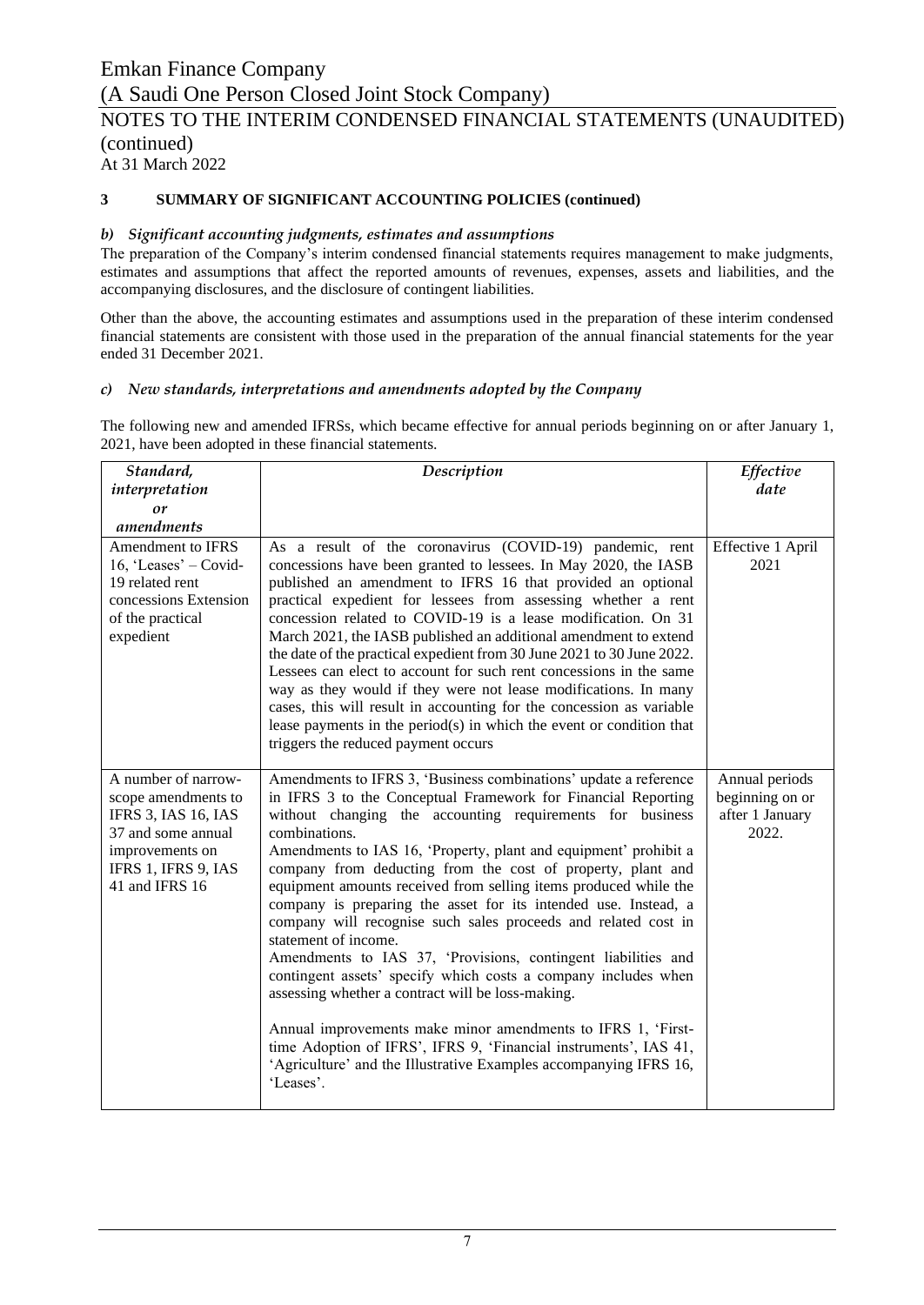### **3 SUMMARY OF SIGNIFICANT ACCOUNTING POLICIES (continued)**

#### *d) Significant standards issued but not yet effective*

The International Accounting Standard Board (IASB) has issued following accounting standards, amendments, which will be effective from periods on or after January 1, 2023. The Company has opted not to early adopt these pronouncements and they do not have a significant impact on the interim condensed financial statements of the Company.

| Standard,<br>interpretation<br>or                                                                                      | <b>Description</b>                                                                                                                                                                                                                                                                                                                                                                                                                                                                                                                                                                                                                                                                                                                                                                                                          | Effective<br>date                                                                      |
|------------------------------------------------------------------------------------------------------------------------|-----------------------------------------------------------------------------------------------------------------------------------------------------------------------------------------------------------------------------------------------------------------------------------------------------------------------------------------------------------------------------------------------------------------------------------------------------------------------------------------------------------------------------------------------------------------------------------------------------------------------------------------------------------------------------------------------------------------------------------------------------------------------------------------------------------------------------|----------------------------------------------------------------------------------------|
| amendments<br>Amendments to IAS<br>1, Presentation of<br>financial statements',<br>on classification of<br>liabilities | These narrow-scope amendments to IAS 1, 'Presentation of financial<br>statements', clarify that liabilities are classified as either current or<br>noncurrent, depending on the rights that exist at the end of the<br>reporting period.<br>Classification is unaffected by the expectations of the entity or events<br>after the reporting date (for example, the receipt of a waiver or a<br>breach of covenant). The amendment also clarifies what IAS 1 means<br>when it refers to the 'settlement' of a liability.<br>Note that the IASB has issued a new exposure draft proposing<br>changes to this amendment.                                                                                                                                                                                                       | Deferred until<br>accounting<br>periods starting<br>not earlier than 1<br>January 2024 |
| Narrow scope<br>amendments to IAS 1,<br>Practice statement 2<br>and IAS 8                                              | The amendments aim to improve accounting policy disclosures and<br>to help users of the financial statements to distinguish between<br>changes in accounting estimates and changes in accounting policies.                                                                                                                                                                                                                                                                                                                                                                                                                                                                                                                                                                                                                  | Annual periods<br>beginning on or<br>after 1 January<br>2023                           |
| IFRS 17, 'Insurance<br>contracts', as<br>amended in June 2020                                                          | This standard replaces IFRS 4, which currently permits a wide variety<br>of practices in accounting for insurance contracts. IFRS 17 will<br>fundamentally change the accounting by all entities that issue<br>insurance contracts and investment contracts with discretionary<br>participation features.                                                                                                                                                                                                                                                                                                                                                                                                                                                                                                                   | Annual periods<br>beginning on or<br>after 1 January<br>2023.                          |
| A narrow-scope<br>amendment to the<br>transition<br>requirements in IFRS<br>17 Insurance<br>Contracts                  | The amendment relates to insurers' transition to the new Standard<br>only-it does not affect any other requirements in IFRS 17. IFRS 17<br>and IFRS 9 Financial Instruments have different transition<br>requirements. For some insurers, these differences can cause<br>temporary accounting mismatches between financial assets and<br>insurance contract liabilities in the comparative information they<br>present in their financial statements when applying IFRS 17 and IFRS<br>9 for the first time.<br>The amendment will help insurers to avoid these temporary<br>accounting mismatches and, therefore, will improve the usefulness of<br>comparative information for investors. It does this by providing<br>insurers with an option for the presentation of comparative<br>information about financial assets. | Annual periods<br>beginning on or<br>after 1 January<br>2023.                          |
| Amendment to IAS<br>12- deferred tax<br>related to assets and<br>liabilities arising from<br>a single transaction      | These amendments require companies to recognise deferred tax on<br>transactions that, on initial recognition give rise to equal amounts of<br>taxable and deductible temporary differences.                                                                                                                                                                                                                                                                                                                                                                                                                                                                                                                                                                                                                                 | Annual periods<br>beginning on or<br>after 1 January<br>2023.                          |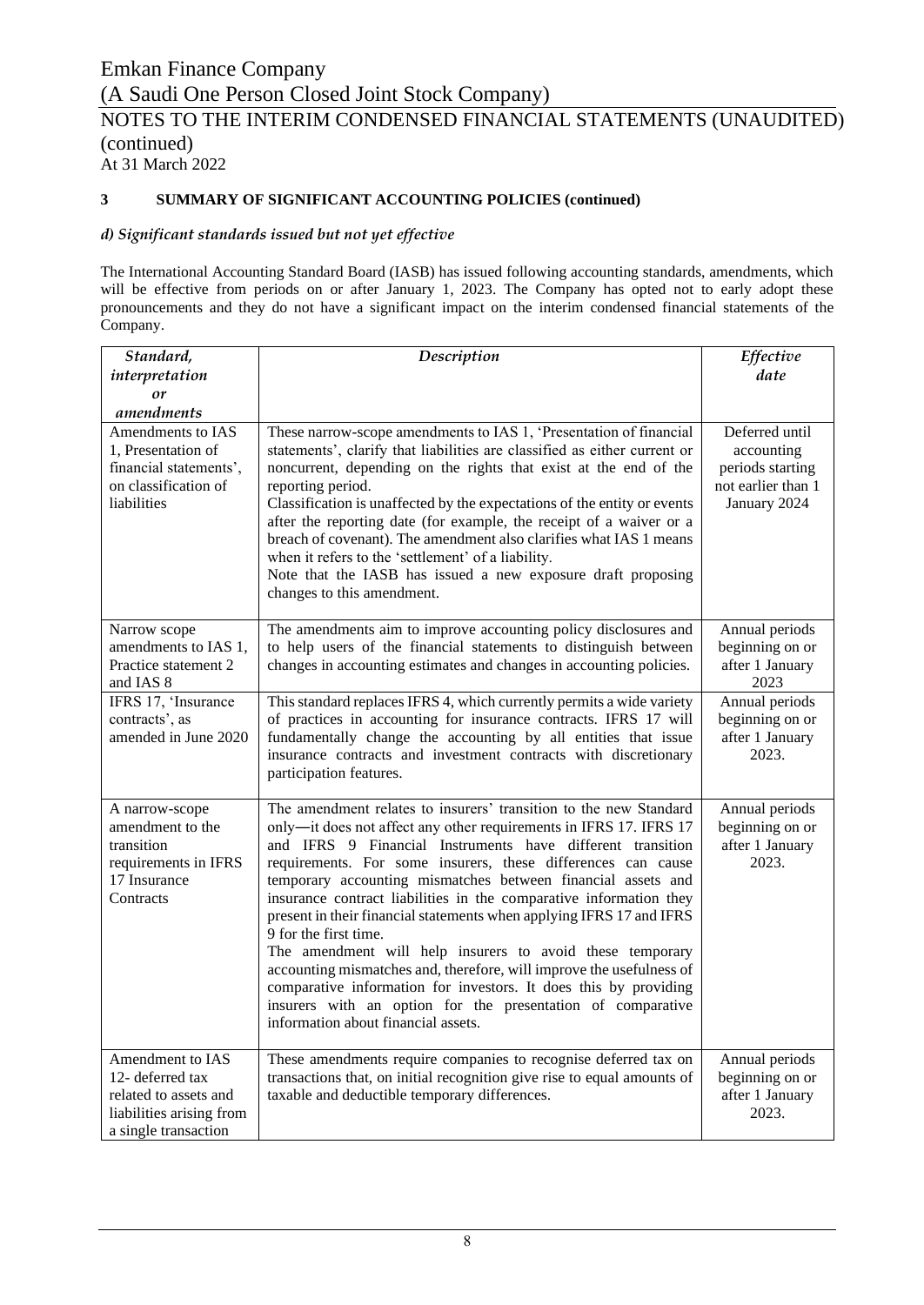### **4 MURABAHA FINANCING INCOME**

Murabaha income comprises of income from the following financing products:

|                           |             | For the three-month period |  |
|---------------------------|-------------|----------------------------|--|
|                           |             | ended                      |  |
|                           | 31 March    | 31 March                   |  |
|                           | 2022        | 2021                       |  |
|                           | <b>SR</b>   | <i>SR</i>                  |  |
|                           | (Unaudited) | (Unaudited)                |  |
| Murabaha financing income | 135,753,667 | 102,830,157                |  |
| Processing fee            | 17,849,630  | 26, 125, 451               |  |
|                           | 153,603,297 | 128,955,608                |  |
|                           |             |                            |  |

All the Murabaha financing income are from financing products which are Shariah compliant and hence unconventional in nature. Processing fee represents integral part of the financing income and the Company recognize it on Effective Interest Rate (EIR).

### **5 GENERAL AND ADMINSTRATIVE EXPENSES**

|                                        | For the three-month period |             |
|----------------------------------------|----------------------------|-------------|
|                                        | ended                      |             |
|                                        | 31 March                   | 31 March    |
|                                        | 2022                       | 2021        |
|                                        | <b>SR</b>                  | SR.         |
|                                        | (Unaudited)                | (Unaudited) |
| Salaries and employees' related cost   | 31, 343, 150               | 10,834,171  |
| Professional and other services fee    | 7,097,270                  | 899,789     |
| Customer information inquiry fees      | 5,854,869                  | 1,505,476   |
| Information technology related costs   | 5,748,079                  |             |
| Non-refundable VAT expense             | 2,356,570                  |             |
| Amortisation of intangible assets      | 1,291,333                  |             |
| Depreciation on right of use assets    | 573,981                    | 342,586     |
| Depreciation of property and equipment | 243,706                    | 55,719      |
| Other expenses                         | 3,895,245                  | 1,335,447   |
|                                        | 58,404,203                 | 14,973,188  |
|                                        |                            |             |

### **6 SELLING AND MARKETING EXPENSES**

|                    | For the three-month period |             |
|--------------------|----------------------------|-------------|
|                    | ended                      |             |
|                    | 31 March                   | 31 March    |
|                    | 2022                       | 2021        |
|                    | <b>SR</b>                  | <i>SR</i>   |
|                    | (Unaudited)                | (Unaudited) |
| Sales Incentives   | 13,985,963                 | 15,546,380  |
| Marketing expenses | 6,606,809                  | 1,530,606   |
|                    | 20,592,772                 | 17,076,986  |

══════════<br>════════════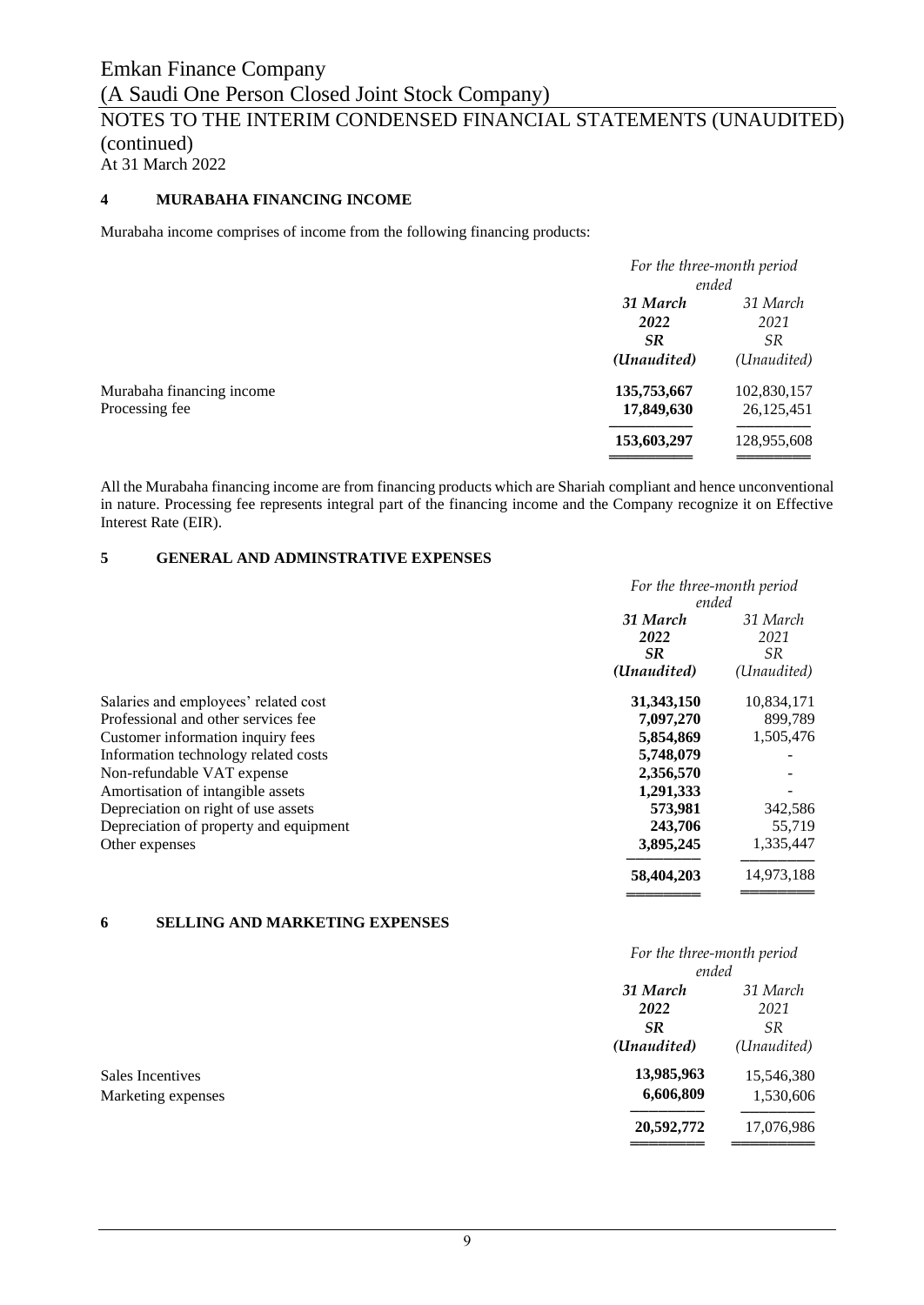**7 ZAKAT** 

### *Charge for the period / year*

The movement in the zakat provision for the year was as follows:

| 31 March    | 31 December |
|-------------|-------------|
| 2022        | 2021        |
| <b>SR</b>   | <i>SR</i>   |
| (Unaudited) | (Audited)   |
| 55,287,976  | 1,659,109   |
| 53,498,609  | 55,287,116  |
|             | (1,658,249) |
| 108,786,585 | 55,287,976  |
|             |             |

#### *Basis of zakat charge and Status of assessments*

The Company is a wholly owned subsidiary of Al Rajhi Banking and Investment Corporation (the "Shareholder"). According to the Ministerial Resolution No. 1005, dated 28 Rabi Thani 1428H (15 May 2007), the Shareholder submits zakat return based on its consolidated financial statements and consolidated zakat base and settles zakat liability accordingly. The Shareholder has allocated the Company zakat expenses of SR 53,498,609 for the three-month period ended 31 March 2022 (31 March 2021: SR 55,287,976). The Shareholder has submitted the Group consolidation return for all years up to 31 December 2021.

#### **8 MURABAHA FINANCING RECEIVABLES**

| 31 March        | 31 December     |
|-----------------|-----------------|
| 2022            | 2021            |
| <b>SR</b>       | <i>SR</i>       |
| (Unaudited)     | (Audited)       |
| 4,814,057,762   | 8,680,964,795   |
| (748, 631, 760) | (1,885,097,583) |
| 4,065,426,002   | 6,795,867,212   |
| (389, 446, 508) | (703, 313, 254) |
| 3,675,979,494   | 6,092,553,958   |
| 31 March        | 31 December     |
| 2022            | 2021            |
| <b>SR</b>       | <b>SR</b>       |
| (Unaudited)     | (Audited)       |
| 703,313,254     | 55,734,034      |
| 49,928,235      | 681, 812, 149   |
| (324, 226, 452) | (431,729)       |
| (39, 568, 529)  | (33,801,200)    |
| 389,446,508     | 703,313,254     |
|                 |                 |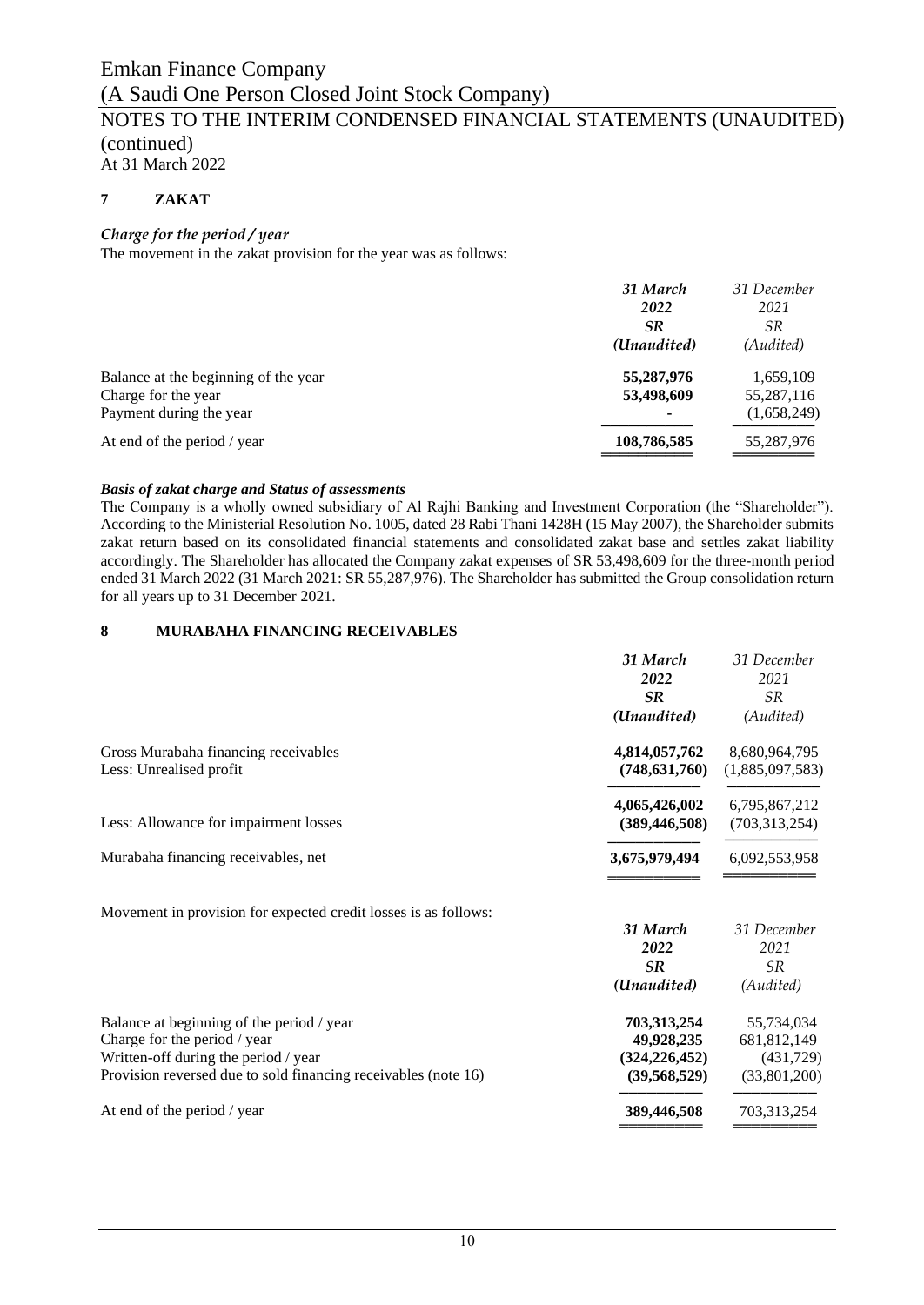### **8 MURABAHA FINANCING RECEIVABLES (continued)**

Analysis of credit quality of Murabaha financing receivables is as follows:

|                               | 31 March<br>2022<br><b>SR</b><br>(Unaudited) | 31 December<br>2021<br><b>SR</b><br>(Audited) |
|-------------------------------|----------------------------------------------|-----------------------------------------------|
| Neither past due nor impaired | 3,132,538,326                                | 5,688,851,219                                 |
| Past due but not impaired     | 468,921,751                                  | 594,808,696                                   |
| Past due and impaired         | 463,965,925                                  | 512, 207, 297                                 |
| Total                         | 4,065,426,002                                | 6,795,867,212                                 |

Management classifies Murabaha financing receivables that are either not yet due or otherwise past due but for 90 days or less as "performing" while all receivables that are past due for more than 90 days are classified as "non-performing". Below is the breakdown of performing and non-performing Murabaha financing receivables

|                | 31 March      | 31 December   |
|----------------|---------------|---------------|
|                | 2022          | 2021          |
|                | <b>SR</b>     | <i>SR</i>     |
|                | (Unaudited)   | (Audited)     |
| Performing     | 3,601,460,077 | 6,283,659,915 |
| Non-performing | 463,965,925   | 512, 207, 297 |
| Total          | 4,065,426,002 | 6,795,867,212 |
|                |               |               |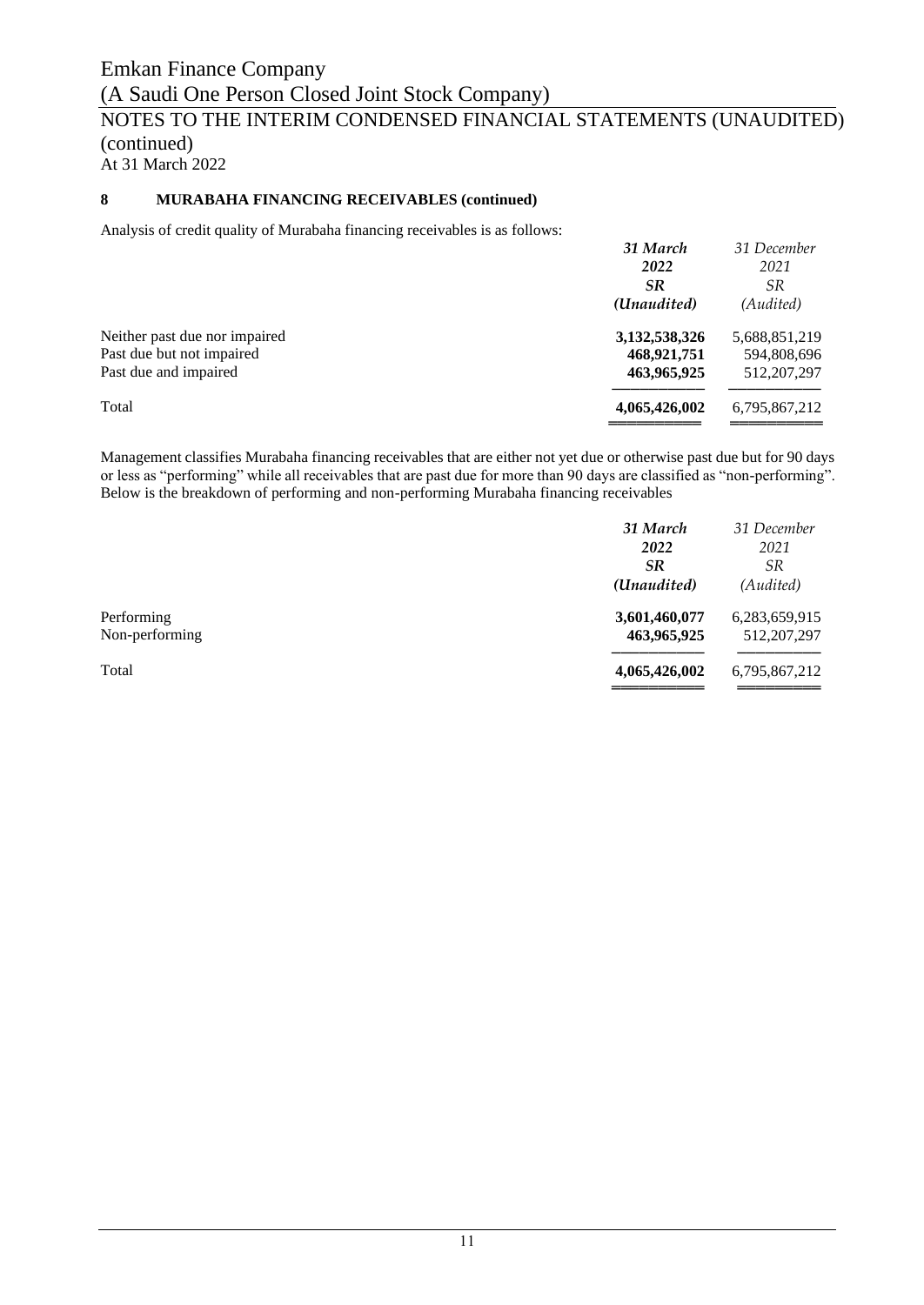### **8 MURABAHA FINANCING RECEIVABLES (continued)**

The movement in ECL allowances for impairment of financing by stages is as follows:

|                                                               |                                  |                                       | Credit loss allowance (SR)                       |                 |
|---------------------------------------------------------------|----------------------------------|---------------------------------------|--------------------------------------------------|-----------------|
| 31 March 2022 (unaudited)                                     | Stage 1<br>$(12$ -months<br>ECL) | Stage 2<br>(lifetime ECL for<br>SICR) | Stage 3<br>(lifetime ECL for<br>credit impaired) | <b>Total</b>    |
| <b>Financing</b>                                              |                                  |                                       |                                                  |                 |
| At 1 January 2022                                             | 147,073,781                      | 73,209,338                            | 483,030,135                                      | 703,313,254     |
| Transfers:                                                    |                                  |                                       |                                                  |                 |
| - to lifetime (from Stage 1 and<br>Stage 3 to Stage 2)        | (10, 367, 348)                   | 10,521,622                            | (154, 274)                                       |                 |
| - to credit-impaired (from<br>Stage 1 and Stage 2 to Stage 3) | (2,910,474)                      | (28, 848, 843)                        | 31,759,317                                       |                 |
| - to 12-months ECL (from<br>Stage 2 and Stage 3 to Stage 1)   | 9,814,892                        | (9,597,615)                           | (217, 277)                                       |                 |
| Write-offs                                                    |                                  |                                       | (324, 226, 452)                                  | (324, 226, 452) |
| Reversal due to Securitization                                | (39, 568, 529)                   |                                       |                                                  | (39, 568, 529)  |
| Net Charge for the period                                     | (72,962,949)                     | (24,591,977)                          | 147, 483, 161                                    | 49,928,235      |
| <b>At 31 March 2022</b>                                       | 31,079,373                       | 20,692,525                            | 337,674,610                                      | 389,446,508     |

| Stage 1            | Stage 2                    | Stage 3                               |                            |
|--------------------|----------------------------|---------------------------------------|----------------------------|
| (12-months<br>ECL) | (lifetime ECL for<br>SICR) | (lifetime ECL for<br>credit impaired) | Total                      |
|                    |                            |                                       |                            |
| 47,667,502         | 4, 151, 267                | 3,915,282                             | 55,734,051                 |
|                    |                            |                                       |                            |
| (1,828,452)        | 1,828,452                  |                                       |                            |
| (476, 012)         | (2,415,016)                | 2,891,028                             |                            |
| 358,155            | (358, 155)                 |                                       |                            |
|                    |                            |                                       |                            |
| 8,497,744          | 4,849,336                  | 10,953,020                            | 24,300,100                 |
| 54,218,937         | 8,055,884                  | 17,759,330                            | 80,034,151                 |
|                    |                            |                                       | Credit loss allowance (SR) |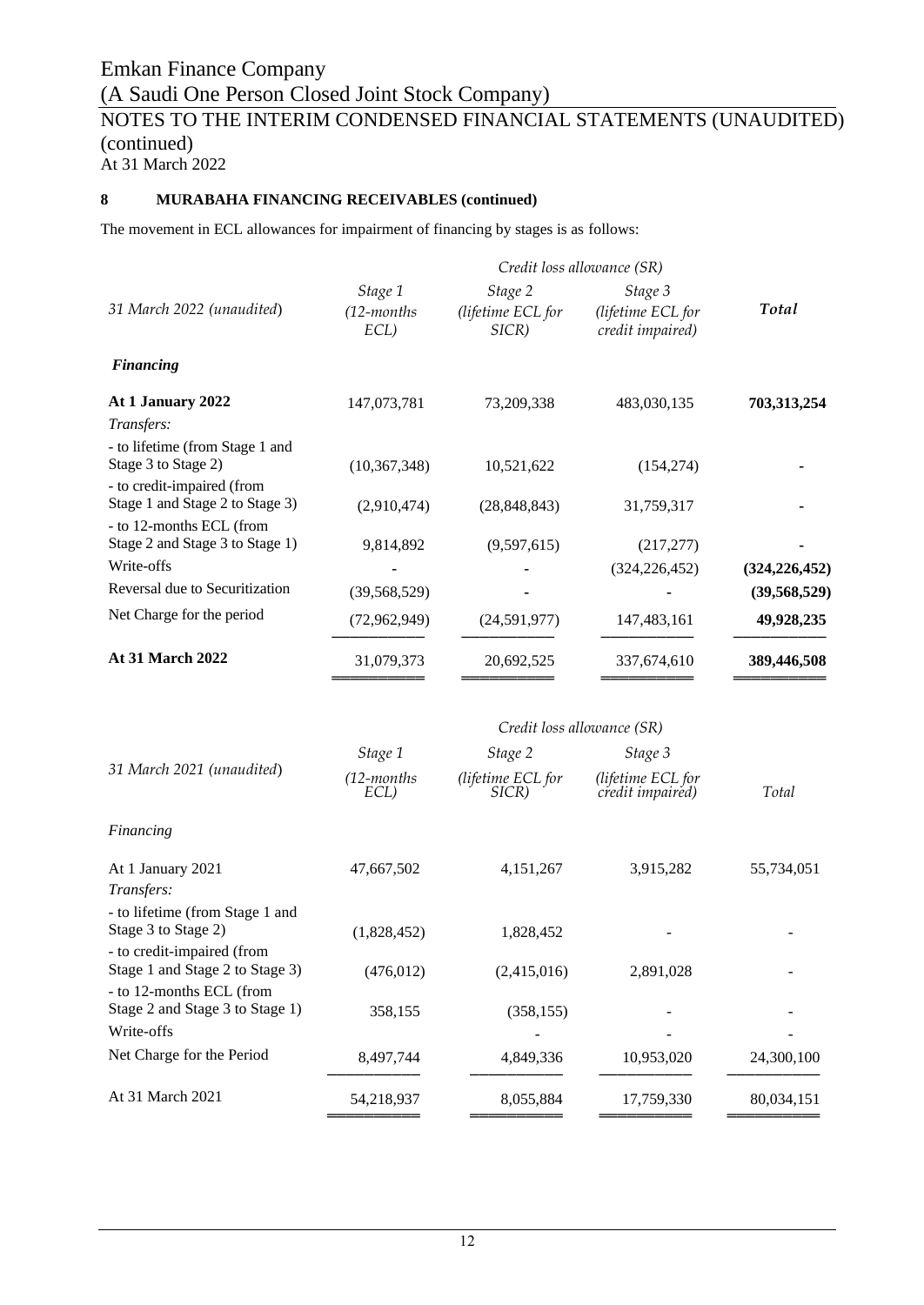### **8 MURABAHA FINANCING RECEIVABLES (continued)**

The movement of financing by stages is as follows: (continued)

|                                                                                                                              |                 |                 | Gross carrying amount (SR)    |                 |
|------------------------------------------------------------------------------------------------------------------------------|-----------------|-----------------|-------------------------------|-----------------|
| 31 March 2022                                                                                                                | Stage 1         | Stage 2         | Stage 3                       |                 |
| (unaudited)                                                                                                                  | Exposure        | Exposure        | Exposure                      | Total           |
| Financing                                                                                                                    |                 |                 |                               |                 |
| At 1 January 2022                                                                                                            | 5,688,851,219   | 594,808,696     | 512,207,297                   | 6,795,867,212   |
| Transfers:<br>- to lifetime (from Stage 1<br>and Stage 3 to Stage 2)<br>- to credit-impaired (from<br>Stage 1 and Stage 2 to | (197,076,670)   | 197,286,566     | (209, 896)                    |                 |
| Stage 3)<br>- to 12-months ECL                                                                                               | (46,301,973)    | (247, 664, 237) | 293,966,210                   |                 |
| (from Stage 2 and Stage 3<br>to Stage 1)<br>Write-offs<br>New business/Other                                                 | 84,961,665      | (84, 690, 229)  | (271, 436)<br>(324, 226, 452) | (324, 226, 452) |
| movements                                                                                                                    | (2,397,895,915) | 9,180,955       | (17, 499, 798)                | (2,406,214,758) |
| At 31 March 2022                                                                                                             | 3,132,538,326   | 468,921,751     | 463,965,925                   | 4,065,426,002   |
|                                                                                                                              |                 |                 | Gross carrying amount (SR)    |                 |
| 31 March 2021                                                                                                                | Stage 1         | Stage 2         | Stage 3                       | Total           |
| (unaudited)                                                                                                                  | Exposure        | Exposure        | Exposure                      |                 |
| Financing                                                                                                                    |                 |                 |                               |                 |
| At 1 January 2021<br>Transfers:                                                                                              | 3,167,540,395   | 25,347,579      | 5,326,914                     | 3,198,214,888   |
| - to lifetime (from Stage 1<br>and Stage 3 to Stage 2)<br>- to credit-impaired (from<br>Stage 1 and Stage 2 to               | (33,617,896)    | 33,617,896      |                               |                 |
| Stage 3)<br>- to 12-months ECL                                                                                               | (6,687,278)     | (12, 422, 916)  | 19,110,194                    |                 |
| (from Stage 2 and Stage 3<br>to Stage 1)<br>Write-offs                                                                       | 4,557,562       | (4,557,562)     |                               |                 |
| New business/Other<br>movements                                                                                              | 227,047,218     | 2,989,557       | (354, 596)                    | 229,682,179     |
| At 31 March 2021                                                                                                             | 3,358,840,001   | 44,974,554      | 24,082,512                    | 3,427,897,067   |
|                                                                                                                              |                 |                 |                               |                 |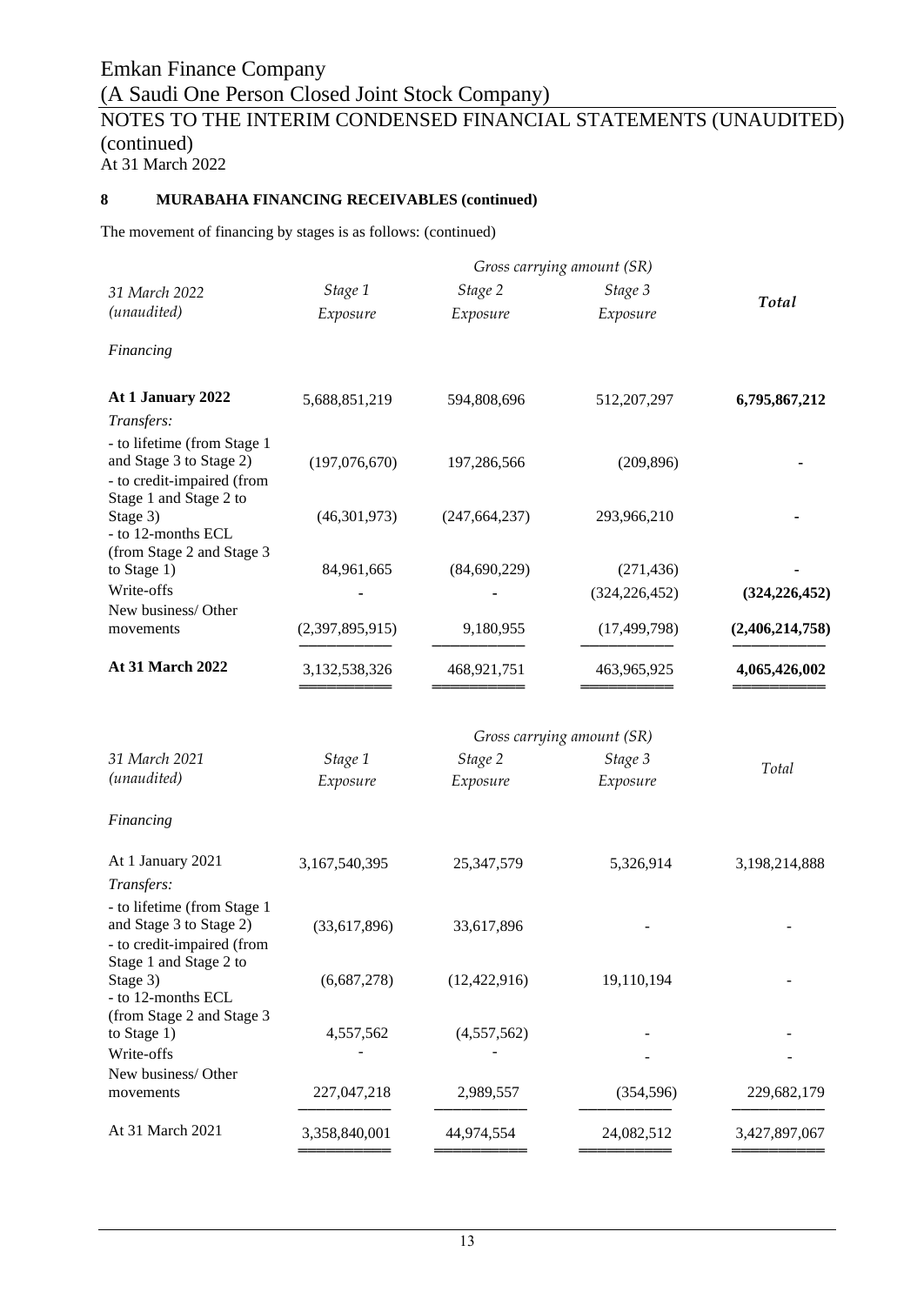### **9 RELATED PARTIES TRANSACTIONS AND BALANCES**

Related parties represent the Shareholder, directors and key management personnel of the Company, and entities controlled or significantly influenced by such parties.

The significant transactions with related parties during the period and the related balances are as follows:

|                                                                                   |                           |                           |                                                                                            |                                       | Amount of transactions<br>for the three-month period<br>ended |
|-----------------------------------------------------------------------------------|---------------------------|---------------------------|--------------------------------------------------------------------------------------------|---------------------------------------|---------------------------------------------------------------|
| Related party                                                                     |                           | Nature of<br>relationship | Nature of transaction                                                                      | 31 March<br>2022<br>SR<br>(Unaudited) | 31 March<br>2021<br><b>SR</b><br>(Unaudited)                  |
| Al Rajhi Banking and Investment Corporation Shareholder Murabaha financing (note  |                           |                           | 12)                                                                                        | 3,225,000,000                         | 1,700,000,000                                                 |
| Al Rajhi Banking and Investment Corporation Shareholder expense (note 12)         |                           |                           | Murabaha financing                                                                         | 22,885,771                            | 38,550,937                                                    |
| Al Rajhi Banking and Investment Corporation Shareholder agreement (note 16)       |                           |                           | Purchase and agency                                                                        | 4,370,691,735                         | 1,889,750,312                                                 |
| Key Management Personnel                                                          |                           |                           | Salary and other<br>Incentives                                                             | 2,735,645                             | 3,150,866                                                     |
| Al Rajhi Services Company                                                         |                           | Affiliate                 | Outsource staff cost                                                                       | 2,027,489                             | 2,442,065                                                     |
| Al Rajhi Services Company                                                         |                           | Affiliate                 | Transfer of employees'<br>terminal benefits                                                | (731, 810)                            | 325,223                                                       |
| Amounts due to shareholder are as follows:                                        |                           |                           |                                                                                            |                                       |                                                               |
| Related party                                                                     | Nature of<br>relationship |                           | Nature of balances                                                                         | 31 March<br>2022<br>SR<br>(Unaudited) | 31 December<br>2021<br><b>SR</b><br>(Audited)                 |
| Al Rajhi Banking and Investment<br>Corporation                                    | Shareholder               |                           | Murabaha financing (note 12)                                                               | 416,592,290                           | 3,774,359,898                                                 |
| Al Rajhi Banking and Investment<br>Corporation<br>Al Rajhi Banking and Investment | Shareholder               |                           | Purchase and agency agreement<br>- amount collected and yet to be<br>transferred (note 16) | 409,127,946                           | 112,885,161                                                   |
| Corporation                                                                       | Shareholder               |                           | Intragroup account                                                                         | 5,111,834                             | 5,111,834                                                     |

**────────** ───────── **414,239,780** 117,996,995 ═════════════════════════════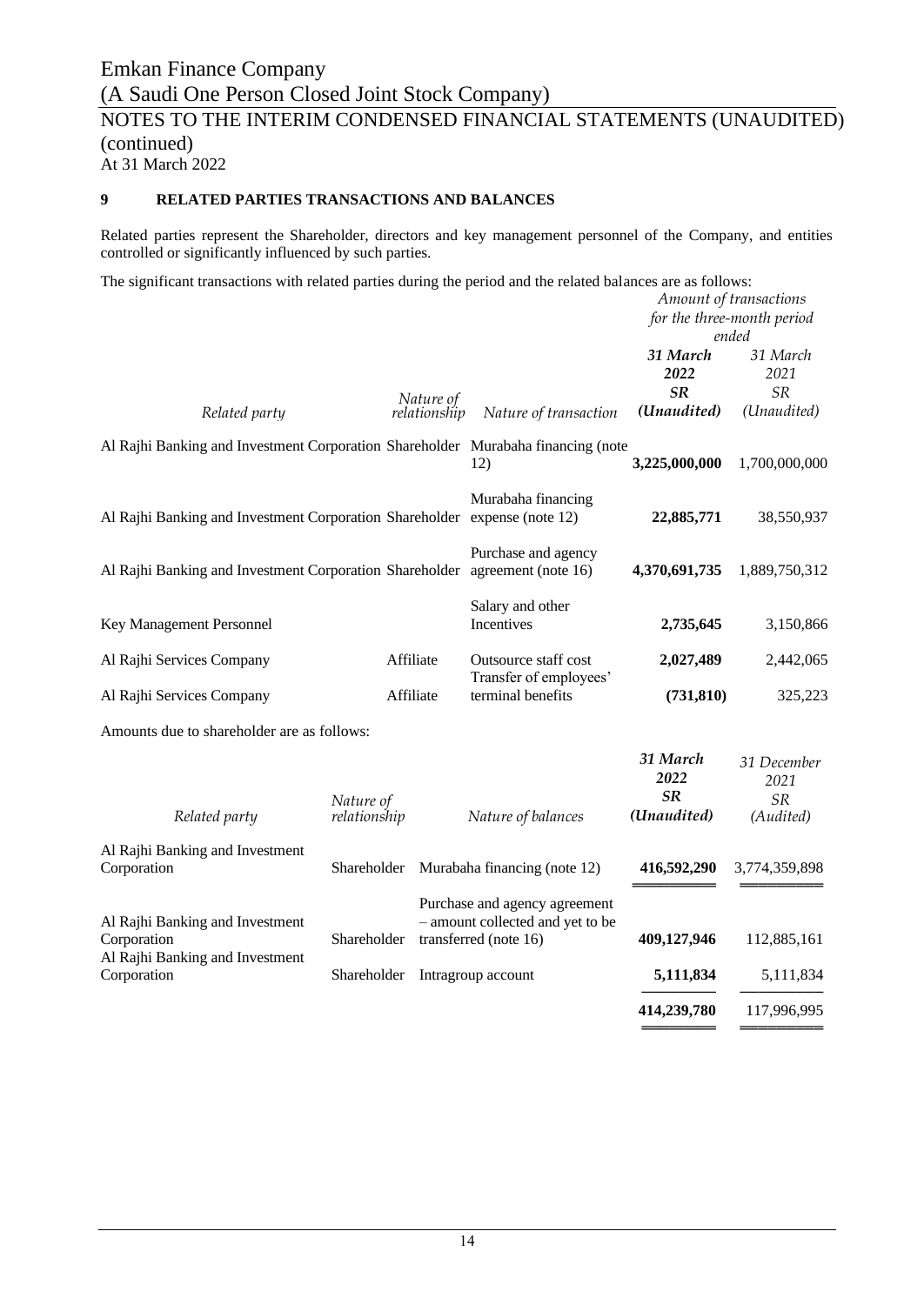At 31 March 2022

### **10 INTANGIBLE ASSETS**

Intangible assets include software and mobile application of the Company. These intangible assets are amortised over 5 to 10 years based on useful economic life.

| Intangible<br>Assets<br><i>SR</i> | Capital work in<br>progress<br>SR. | Total<br>(Unaudited)<br><b>SR</b> | 31 December<br>2021<br>(Audited)<br><i>SR</i> |
|-----------------------------------|------------------------------------|-----------------------------------|-----------------------------------------------|
|                                   |                                    |                                   |                                               |
| 50,279,578                        | 16,347,088                         | 66,626,666                        | 4,118,328                                     |
| 102,683                           | 8,038,353                          | 8,141,036                         | 62,508,338                                    |
| 50,382,261                        | 24,385,441                         | 74,767,702                        | 66,626,666                                    |
|                                   |                                    |                                   |                                               |
| (3,629,143)                       |                                    | (3,629,143)                       |                                               |
| (1,291,333)                       |                                    | (1,291,333)                       | (3,629,143)                                   |
| (4,920,476)                       |                                    | (4,920,476)                       | (3,629,143)                                   |
|                                   |                                    |                                   |                                               |
| 45, 461, 785                      | 24,385,441                         | 69,847,226                        |                                               |
|                                   |                                    |                                   | 62,997,523                                    |
|                                   |                                    |                                   |                                               |

Capital work in progress represent the software cost under development.

#### **11 ACCRUED EXPENSES AND OTHER CURRENT LIABILITIES**

|                                                   | 31 March     | 31 December |
|---------------------------------------------------|--------------|-------------|
|                                                   | 2022         | 2021        |
|                                                   | <b>SR</b>    | SR.         |
|                                                   | (Unaudited)  | (Audited)   |
| Expected defaults and early termination (note 16) | 277,602,103  | 135,998,828 |
| Accrued expenses                                  | 45, 235, 135 | 40,273,041  |
| Commodity fees payable                            | 38,921,758   | 18,142,017  |
| Accrued employee benefits                         | 14,481,877   | 37,907,257  |
| Others                                            | 20,203,021   | 19,273,845  |
|                                                   | 396,443,894  | 251,594,988 |
|                                                   |              |             |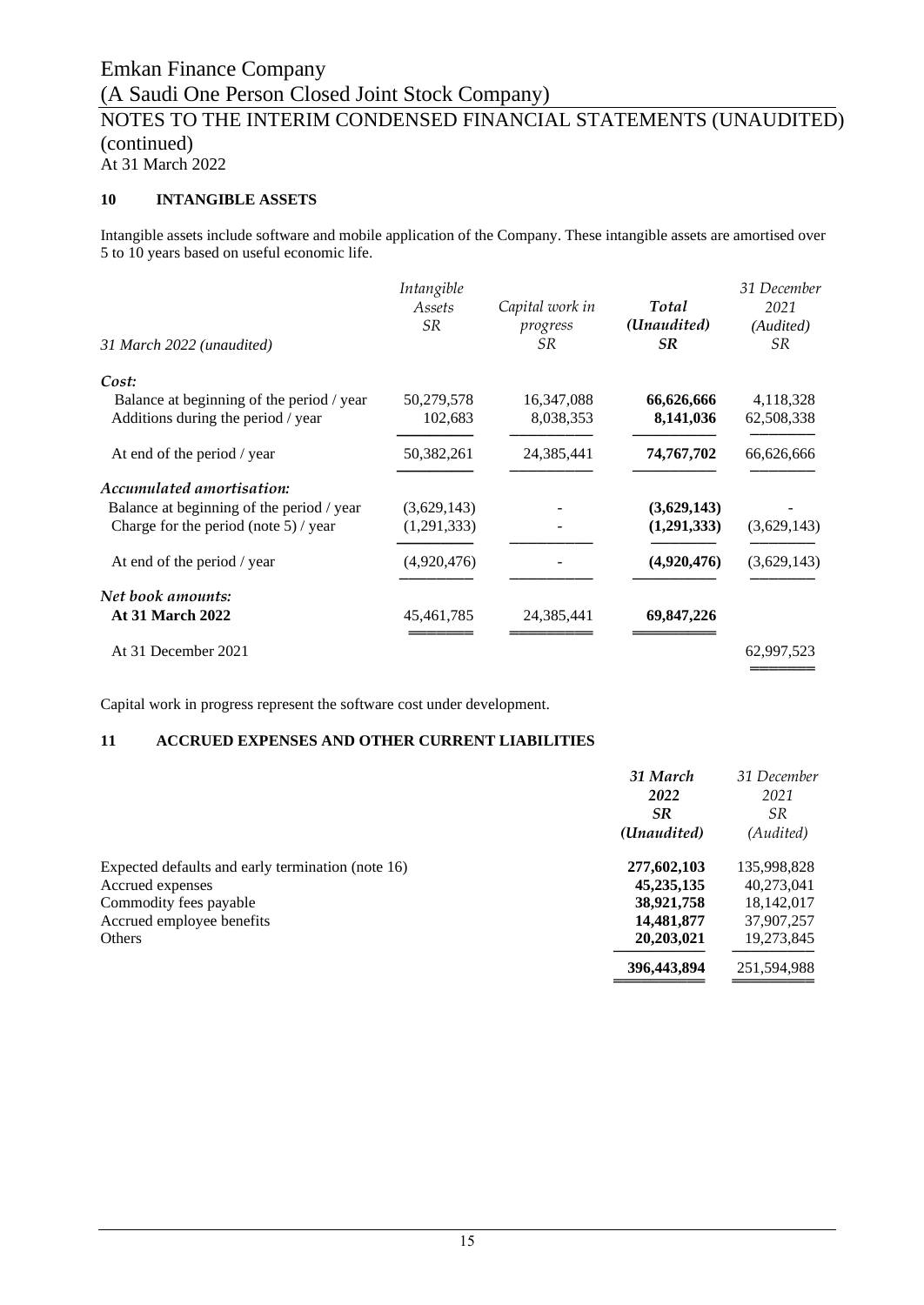### **12 MURABAHA FINANCING**

The Company has facilities with Al Rajhi Banking and Investment Corporation (the Shareholder) amounting to SR 416 million. These Murabaha financing which are secured by assignment of proceeds from receivables and carry borrowing cost at profit rates agreed with shareholder. These Murabaha financings are payable on a quarterly basis.

|                    | 31 March<br>2022<br><b>SR</b><br>(Unaudited) | 31 December<br>2021<br><i>SR</i><br>(Audited) |
|--------------------|----------------------------------------------|-----------------------------------------------|
| Murabaha financing | 416,592,290                                  | 3,774,359,898                                 |
| <b>Total</b>       | 416,592,290                                  | 3,774,359,898                                 |

Murabaha financings which are due within 12 months of the statement of financial positions date are classified as current liabilities as shown below.

|              | 31 March<br>2022 | 31 December<br>2021 |
|--------------|------------------|---------------------|
|              | <b>SR</b>        | <i>SR</i>           |
|              | (Unaudited)      | (Audited)           |
| Current      | 72,283,956       | 805,859,898         |
| Non-Current  | 344,308,334      | 2,968,500,000       |
| <b>Total</b> | 416,592,290      | 3,774,359,898       |
|              |                  |                     |

#### **13 SHARE CAPITAL**

Share capital is divided into 200,000,000 shares (31 December 2021: 200,000,000 shares) of SR 10 each.

In its meeting held on 27 January 2021, the Board of Directors have resolved to increase the Company capital from SR 500 million to SR 2,000 million through capitalisation of amounts due from shareholder of SR 1,500 million. The legal formalities for increase in share capital have been completed in January 2021.

#### **14 RISK MANAGEMENT**

The Company's activities expose it to a variety of financial risks: market risk (including foreign currency risk and special commission rate risks), credit risk, legal risk and liquidity risk. The Company's overall risk management program focuses on the unpredictability of financial markets and seeks to minimise potential adverse effects on the Company's financial performance. Risk management is carried out by the Risk department. The most important risks and their management is summarised below.

#### *Foreign currency risk*

Foreign currency risk is the risk that the value of financial instruments of the Company will fluctuate due to changes in foreign exchange rates. The Company is not subject to fluctuations in foreign exchange rates in the normal course of its business as neither it undertakes significant transactions, nor does it have any significant monetary assets and liabilities denominated in foreign currency.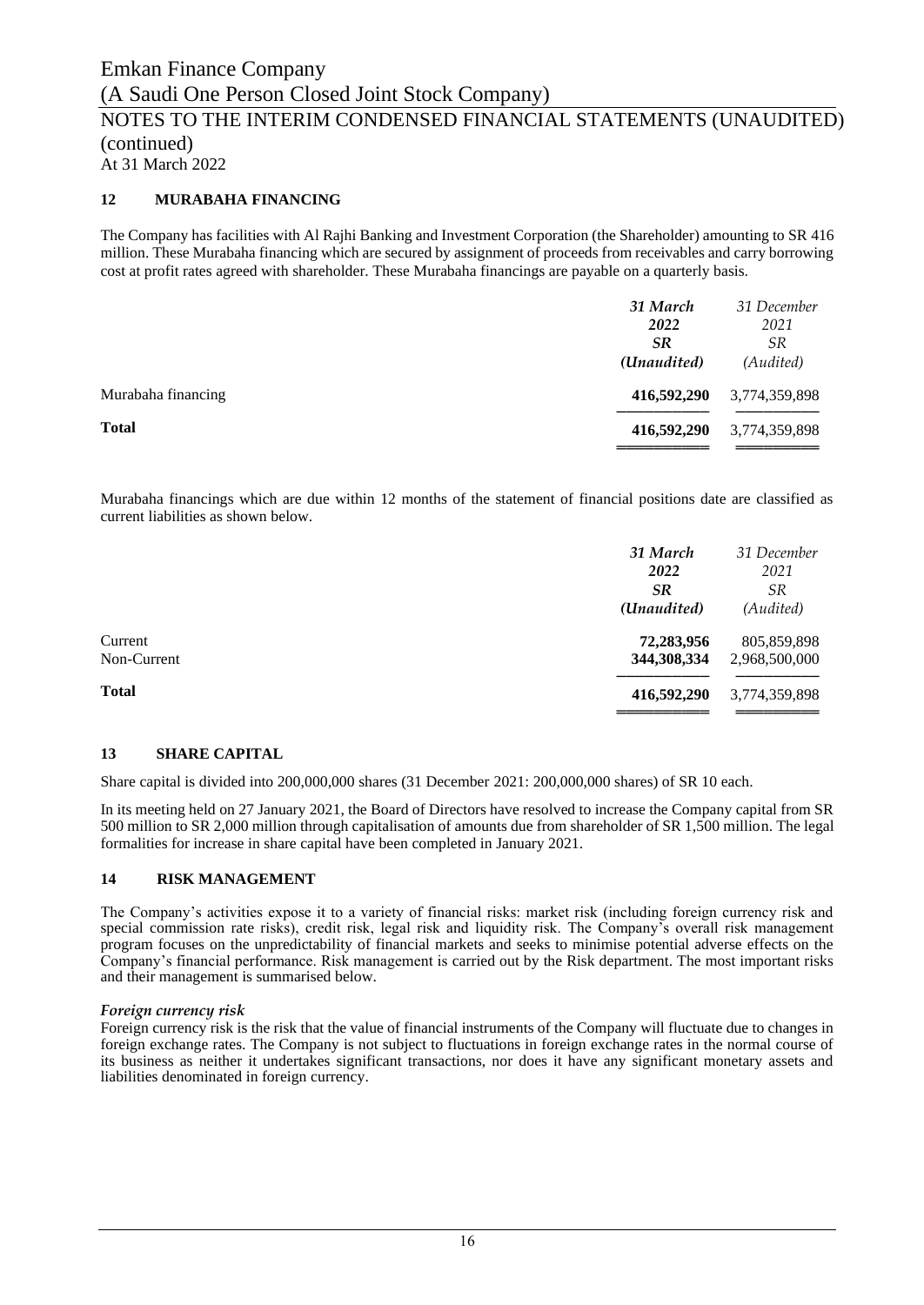### NOTES TO THE INTERIM CONDENSED FINANCIAL STATEMENTS (UNAUDITED) (continued)

At 31 March 2022

### **14 RISK MANAGEMENT (continued)**

#### *Murabaha rate risk*

Murabaha rate risk is the risk that the value of financial instruments will fluctuate due to changes in the market Murabaha rates. The Company is subject to Murabaha rates risk on its Murabaha profit bearing assets and liabilities, including Murabaha financing receivables and Murabaha financings. The Company is not subject to Murabaha rate risk on its current financing portfolio as it charges a fixed Murabaha rate to its customers.

### *Credit risk*

Credit risk is the risk that one party to a financial instrument will fail to discharge an obligation and will cause the other party to incur a financial loss. The Company seeks to manage its credit risk with respect to customers by setting credit limits for individual customers and by monitoring outstanding receivables.

The table below reflects Company's maximum exposure to credit risk for the components on the interim condensed statement of financial position:

|                                                             | 31 March<br>2022<br><b>SR</b> | 31 December<br>2021<br><i>SR</i> |
|-------------------------------------------------------------|-------------------------------|----------------------------------|
|                                                             | (Unaudited)                   | (Audited)                        |
| <b>Bank balances</b><br>Murabaha financing receivables, net | 511,373,944<br>4,065,426,002  | 500, 361, 852<br>6,092,553,958   |
|                                                             | 4,576,799,946                 | 6,592,915,810                    |

During the period the Company has revised its Expected Credit Loss (ECL) model for the following:

- The Probability of Default (PD) was recalibrated for the latest available portfolio distribution and latest economic outlook for macroeconomic factors.
- The Company has revised the proxy Loss Given Default (LGD) to the best estimate and assigned 100% LGD for receivables above 180 days past due.

### **15 FAIR VALUES OF FINANCIAL INSTRUMENTS**

Fair value is the price that would be received to sell an asset or paid to transfer a liability in an orderly transaction between market participants at the measurement date. The fair value measurement is based on the presumption that the transaction to sell the asset or transfer the liability takes place either:

- In the principal market for the asset or liability, or
- In the absence of a principal market, in the most advantageous market for the asset or liability.

The principal or the most advantageous market must be accessible to the Company.

Financial instruments comprise financial asset and financial liabilities. Financial assets of the Company include bank balances, amount due from related parties, Murabaha financing receivables. Financial liabilities of the Company include Murabaha financing, due to related parties and accrued expenses and other current liabilities.

The Company uses the following hierarchy for determining and disclosing the fair value of financial instruments by valuation technique:

Level 1: quoted (unadjusted) prices in active markets for identical assets or liabilities.

Level 2: other techniques for which all inputs which have a significant effect on the recorded fair value are observable, either directly or indirectly.

Level 3: techniques which use inputs which have a significant effect on the recorded fair value that are not based on observable market data.

Murabaha financing receivables and Murabaha financings falls within level 3 of the fair value hierarchy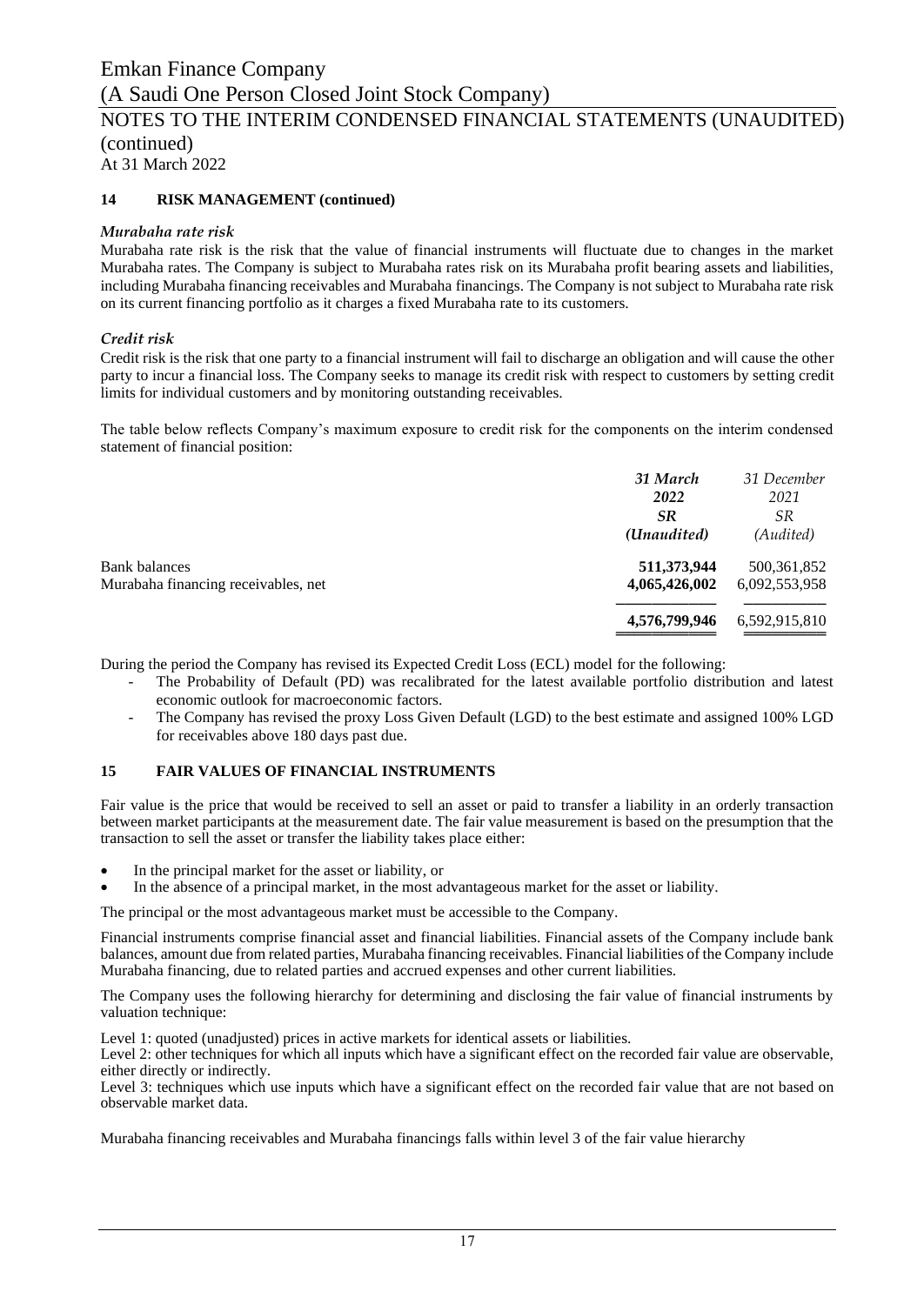### **15 FAIR VALUES OF FINANCIAL INSTRUMENTS (continued)**

Management believes that the fair value of the financial assets and liabilities included in the table below and not carried at fair value in these interim condensed financial statements at the reporting date, approximate their carrying values mainly due to the short term maturities of most of these financial assets and liabilities.

For determination of the fair value of Murabaha financing receivables, management assesses the market under the current conditions, and assesses the profit rates that the Company could obtain against its current portfolio. As of 31 March 2022, the fair values are not materially different from their carrying values.

For assets and liabilities that are recognised in the interim condensed financial statements on a recurring basis, the Company determines whether transfers have occurred between levels in the hierarchy by re-assessing categorisation (based on the lowest level input that is significant to the fair value measurement as a whole) at the end of each reporting period.

The Company's management determines the policies and procedures for both recurring fair value measurement, and for non-recurring measurement.

There have been no transfers between various fair value hierarchy level during the current or prior period.

#### **16 PURCHASE AND AGENCY AGREEMENT**

The Company has entered into purchase and agency agreements (the "agreement") with the shareholder for sale of certain Murabaha financing receivable (collectively referred as "receivables").

Under the terms of the purchase and agency agreement, the Company sold the eligible receivables to the shareholder and then will manage them on behalf of the shareholder as an agent for a fee of SR 1000 for each month as per the terms of the purchase and agency agreements.

During the three month period ended 31 March 2022 and as a result of the above mentioned agreement, the Company sold SR 3,747 million of its net receivables (31 March 2021: SR 1,465 million) and the total amount received from the shareholder in respect of such sale was SR 4,371 million (31 March 2021: SR 1,890 million). Upon sale, the Company derecognises the receivables from its books and recognises the difference as gain on derecognition of receivables (see note c).

The following are the significant terms of the agreements:

a) The Company as an agent continues to manage the sold receivables on behalf of the shareholder for a fee (agency fee). The total settlement of net receivables to be made to the shareholder as an agent (as per the agreed cash flows) under purchase and agency arrangements amount to SR 8,037 million as of 31 March 2022 (31 March 2021: SR: 1,836 million).

The maturity analysis of derecognised receivables is as follows:

| Under purchase and agency |                |               |               |               |
|---------------------------|----------------|---------------|---------------|---------------|
| agreements                | $Up$ to 1 year | 2-3 years     | After 3 years | Total         |
|                           | SR             | SR            | SR            | <b>SR</b>     |
| 31 March 2022             | 1,930,840,723  | 2,156,857,725 | 3.949.528.723 | 8,037,227,171 |
| 31 March 2021             | 366,511,290    | 806, 547, 158 | 662,968,586   | 1,836,027,034 |

b) Each agreement is supported by a "cash flow statement" which stipulates the principal amount and the monthly receivables falling due. Under the terms of the agreements, the Company, in the capacity of an agent, settles to the shareholder monthly amount based on the cash flow statement. Any excess collections over and above the stipulated amounts and after retaining the amount for the next month's repayment are transferred monthly by the Company to the shareholder. The amount of the next month's repayment is recognised as a liability and included in due to related party (note 9).